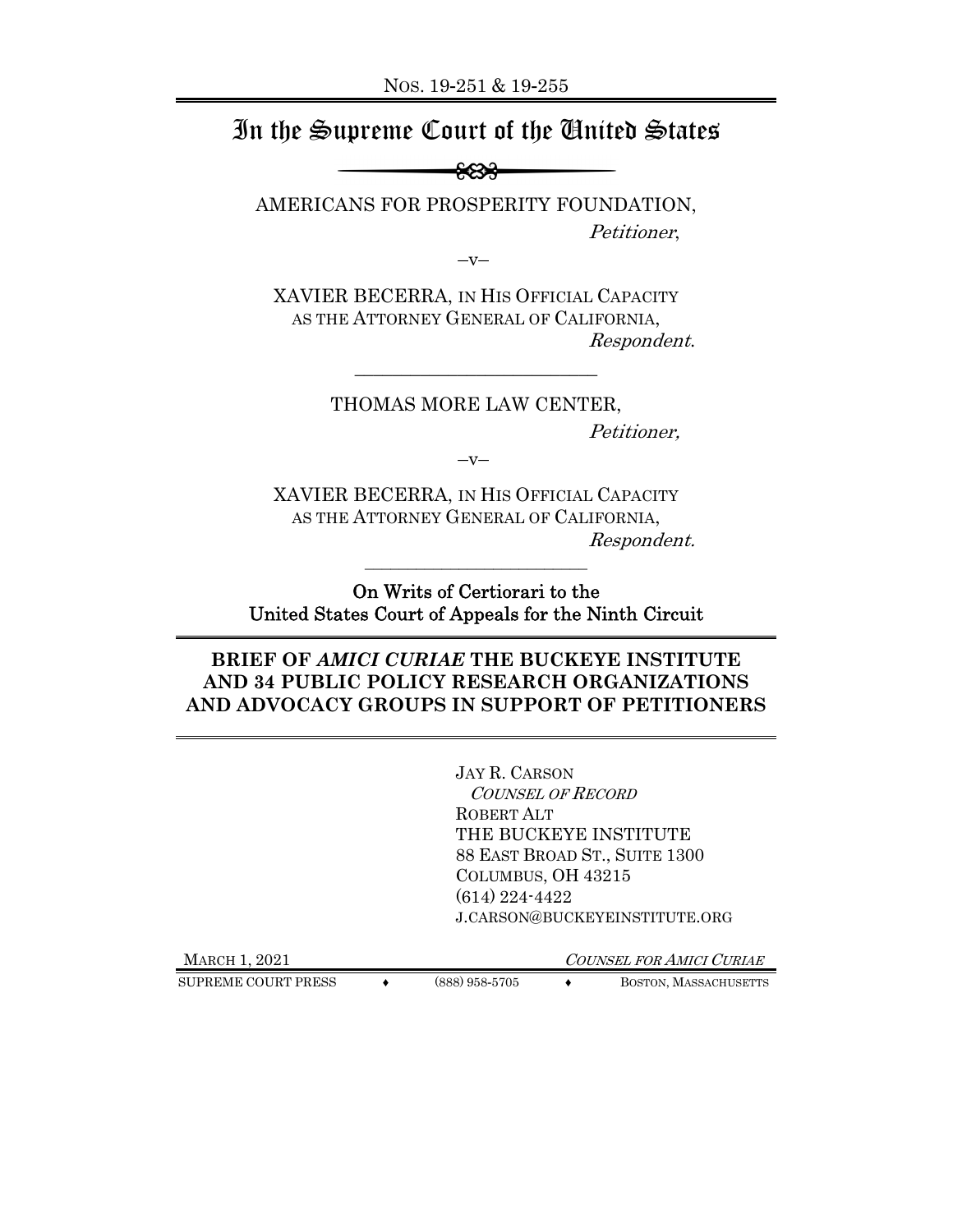## TABLE OF CONTENTS

| SUMMARY OF THE ARGUMENT  2                                                                                                  |  |
|-----------------------------------------------------------------------------------------------------------------------------|--|
|                                                                                                                             |  |
| THE EXACTING SCRUTINY STANDARD AS<br>L.<br>DEFINED BY THE NAACP COURT APPLIES TO<br>$ASSOCIATIONAL$ PRIVACY IN $501(c)(3)$  |  |
| The Proper Definition of Exacting Scru-<br>$A_{-}$                                                                          |  |
| The Ninth Circuit Erred in Failing to<br>$B_{\cdot}$<br>Apply This Court's NAACP Standard for                               |  |
| The Ninth Circuit's Error Has Effects<br>$C_{\cdot}$                                                                        |  |
| II. CALIFORNIA'S PROHIBITION ON THE PUBLIC<br>DISCLOSURE OF SCHEDULE B INFORMATION<br>IS INADEQUATE TO PREVENT FIRST AMEND- |  |
| California Law Lacks Civil or Criminal<br>A.                                                                                |  |
| Fear of Government Reprisal Chills<br>B.<br>Speech Even in the Absence of Public                                            |  |
| III. MODERN TECHNOLOGY INCREASES THE<br>CHILLING EFFECT OF CALIFORNIA'S POLICY 17                                           |  |
|                                                                                                                             |  |
|                                                                                                                             |  |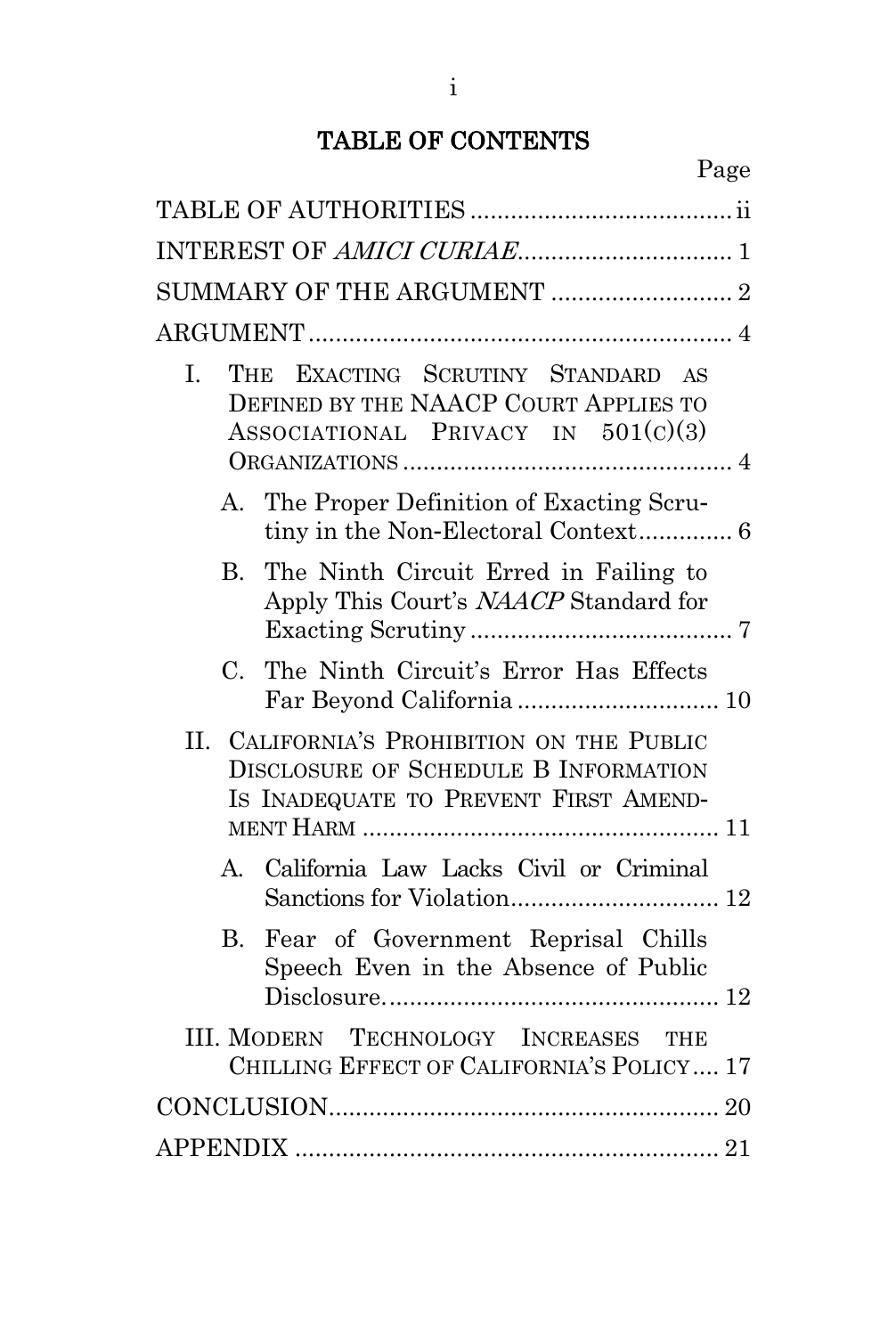## TABLE OF AUTHORITIES

Page

## <span id="page-2-0"></span>**CASES**

| Americans for Prosperity Found. v. Harris,<br>182 F. Supp. 3d 1049 (C.D. Cal. 2016)  11 |
|-----------------------------------------------------------------------------------------|
| Buckley v. Valeo,                                                                       |
| Citizens United v. FEC,                                                                 |
| Citizens United v. Schneiderman,<br>882 F.3d 374 (2nd Cir. 2018) 10                     |
| De Jonge v. State of Oregon,                                                            |
| Florida v. Dep't of Health & Human Servs.,                                              |
| Gibson v. Fla. Legislative Investigation Comm'n,                                        |
| In re First Nat'l Bank,                                                                 |
| In re Primus,                                                                           |
| John Doe No. 1 v. Reed,                                                                 |
| Louisiana ex rel. Gremillion v. NAACP,                                                  |
| McCutcheon v. FEC,                                                                      |
| McIntyre v. Ohio Elections Comm'n,                                                      |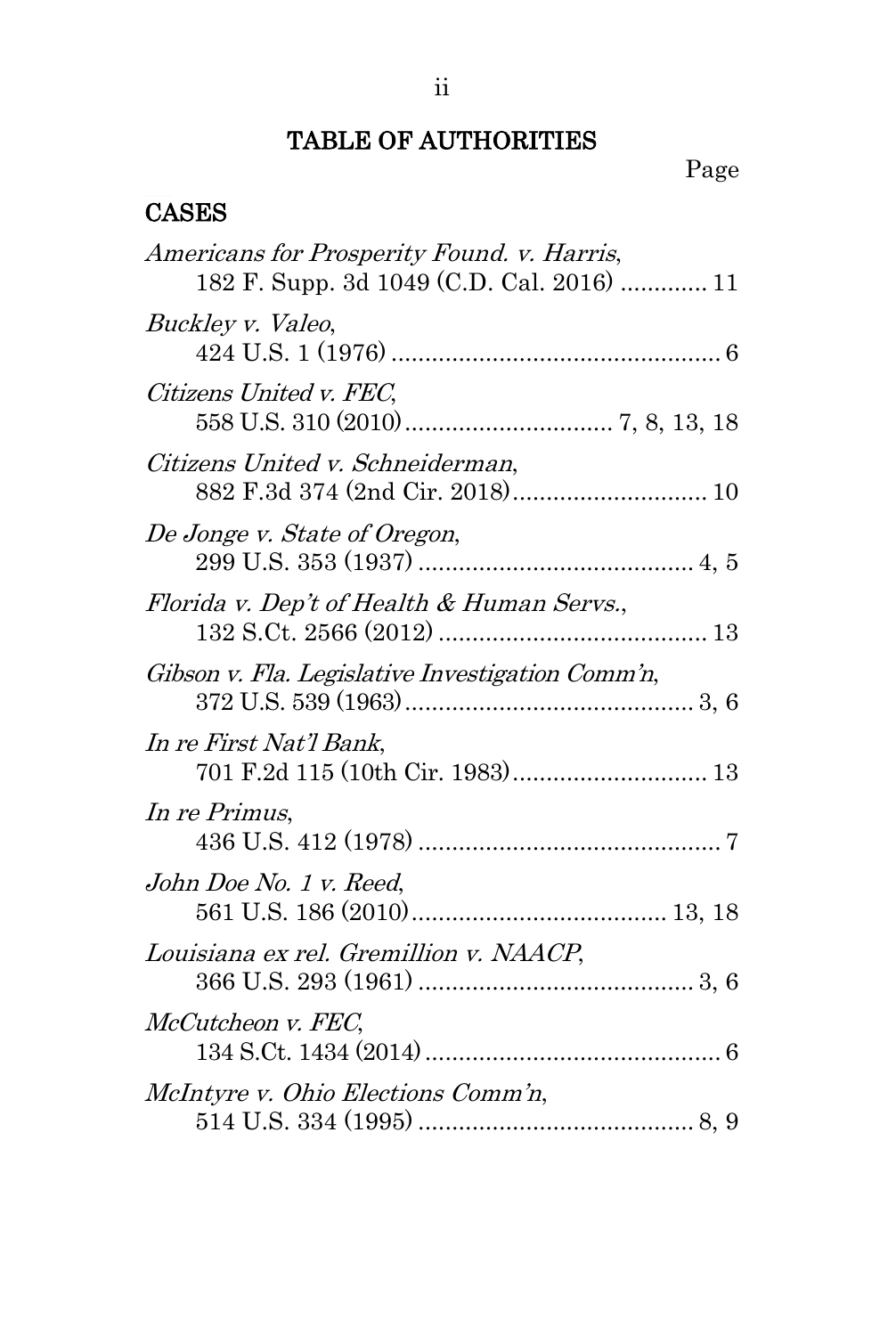| NAACP v. Alabama ex rel. Patterson,                                                         |  |
|---------------------------------------------------------------------------------------------|--|
| Nat'l Org. for Marriage, Inc. v. United States,<br>24 F. Supp. 3d 518 (E.D. Va. 2014) 12    |  |
| Randall v. Sorrell,                                                                         |  |
| Roberts v. U.S. Jaycees,                                                                    |  |
| Rumsfeld v. Forum for Academic and Inst'l                                                   |  |
| Shelton v. Tucker,                                                                          |  |
| <b>State ex rel. Two Unnamed Petitioners</b><br>v. Peterson, 866 N.W.2d 165 (Wisc. 2015) 17 |  |
| Talley v. California,                                                                       |  |
| Thomas v. Collins,                                                                          |  |

## CONSTITUTIONAL PROVISIONS

## **STATUTES**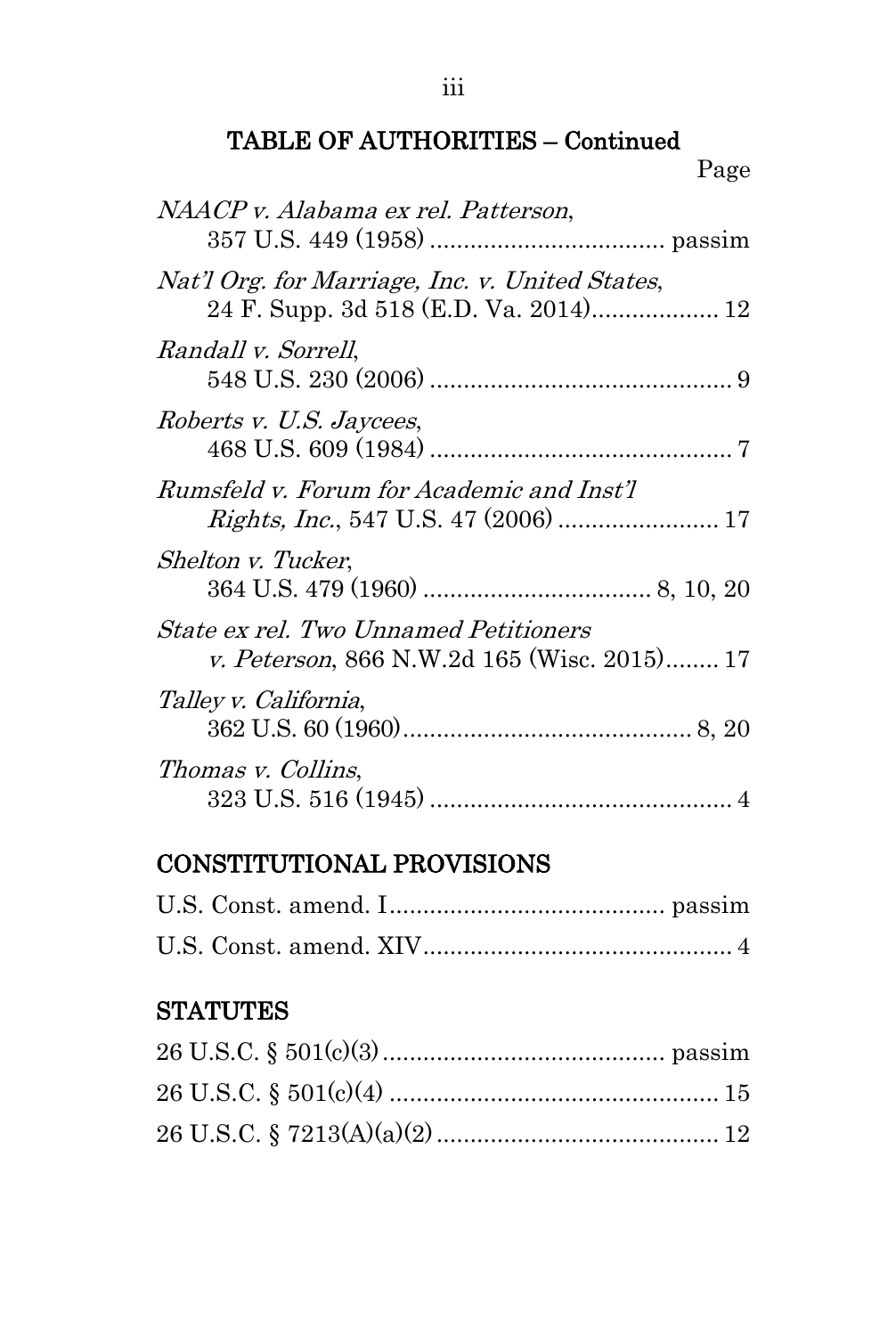|                                               | Page |
|-----------------------------------------------|------|
|                                               |      |
|                                               |      |
|                                               |      |
|                                               |      |
|                                               |      |
|                                               |      |
|                                               |      |
| Haw. Rev. Stat. Ann. § 467B-6.5 (2014)  11    |      |
| Ky. Rev. Stat. Ann. § 367.650-.670 (2014)  11 |      |
|                                               |      |

## JUDICIAL RULES

|--|--|--|--|

## TAX FORMS

| IRS,                                                |  |
|-----------------------------------------------------|--|
|                                                     |  |
| State of Illinois,<br>Illinois Form AG990-IL Filing |  |
| State of Michigan,                                  |  |
| Michigan Renewal Solicitation Registration          |  |
|                                                     |  |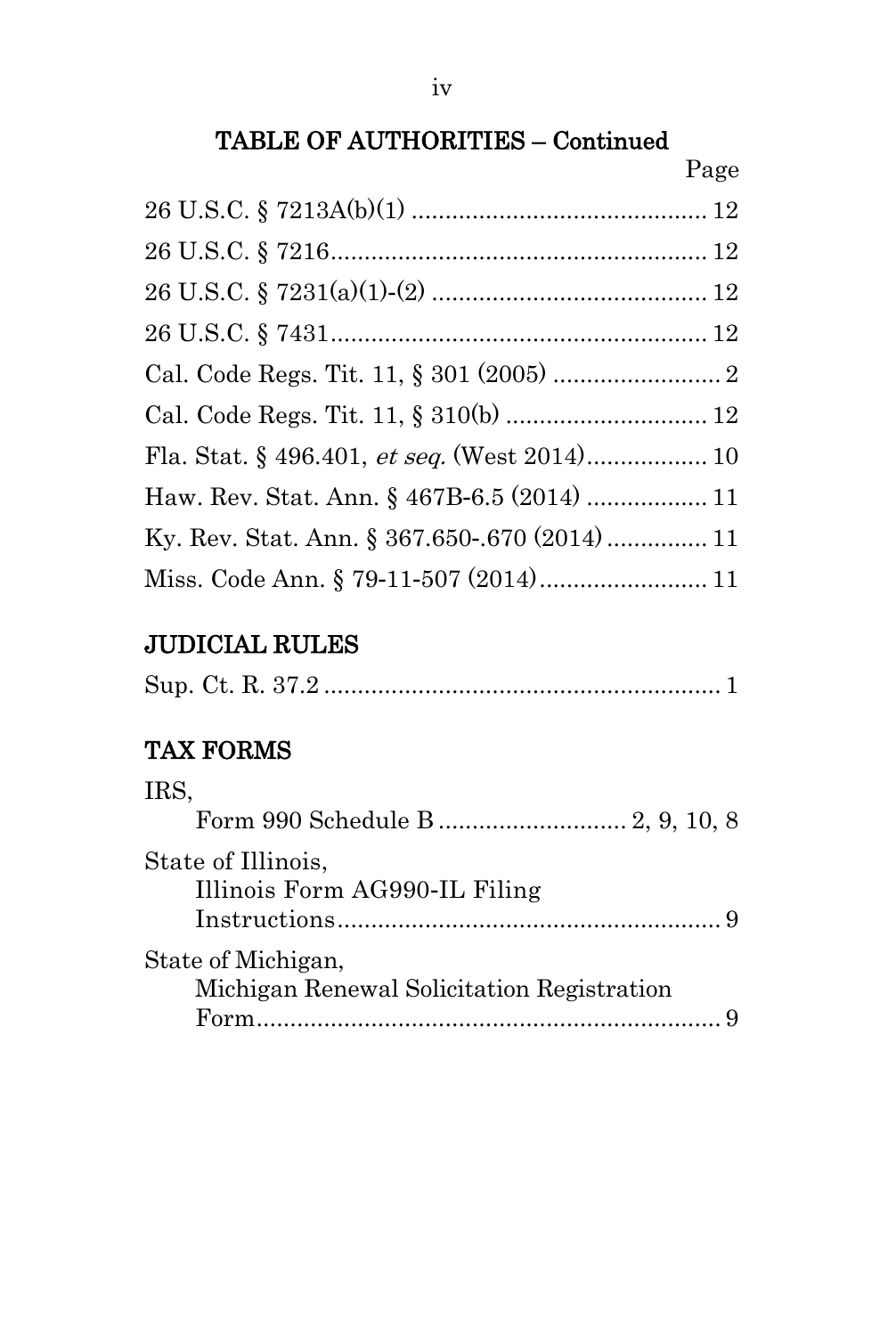Page

## OTHER AUTHORITIES

| Annette Meeks.                                   |  |
|--------------------------------------------------|--|
| Agenda Dollars Are Buying State Government       |  |
| Jobs, STAR TRIBUNE (January 27, 2021),           |  |
| https://www.startribune.com/agenda-dollars-      |  |
| are-buying-state-government-jobs/600015808/      |  |
|                                                  |  |
| Brice McKeever,                                  |  |
| The Nonprofit Sector in Brief, NATIONAL          |  |
| CENTER FOR CHARITABLE STATISTICS                 |  |
| (Jan.3, 2019), https://nccs.urban.org/project/   |  |
|                                                  |  |
| David French,                                    |  |
| Wisconsin's Shame: 'I Thought It Was a           |  |
| Home Invasion', NATIONAL REVIEW                  |  |
|                                                  |  |
| Formerly Apathetic,                              |  |
| Is Rick Scott Guilty of Murder?                  |  |
| DAILY KOS (March 26, 2014), https://www.         |  |
| dailykos.com/stories/2014/3/26/1287489/-Is-      |  |
|                                                  |  |
| Gregory Korte,                                   |  |
| Cincinnati IRS Agents First Raised Tea           |  |
| <i>Party Issues</i> , USA TODAY (Jun. 11, 2013), |  |
| http://www.usatoday.com/story/news/              |  |
| politics/2013/06/11/how-irs-tea-party-           |  |
|                                                  |  |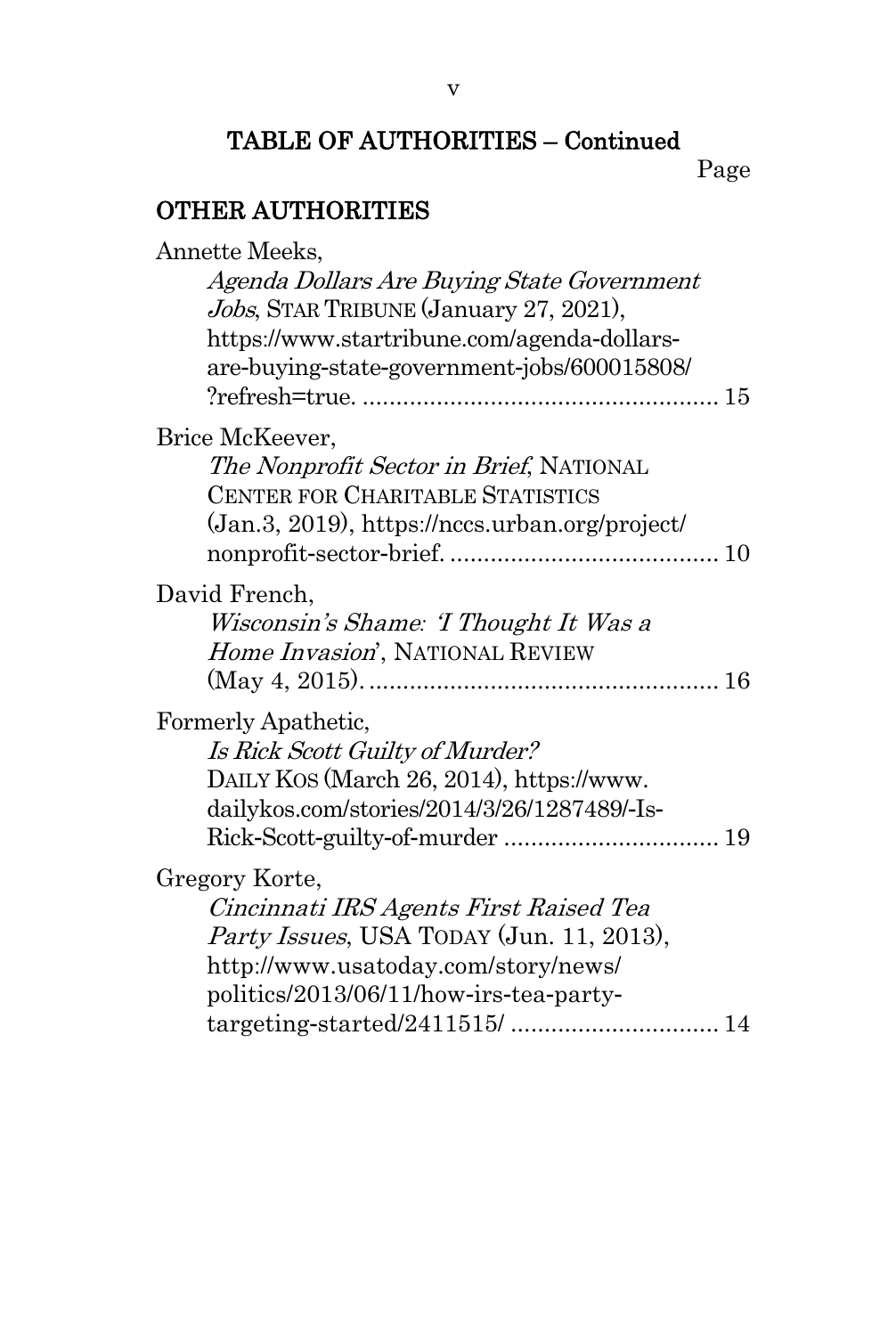vi

## TABLE OF AUTHORITIES – Continued

Page

| Jared Bernstein,<br>Life and Death and Medicaid,                                                                                                                                                                                                                            |
|-----------------------------------------------------------------------------------------------------------------------------------------------------------------------------------------------------------------------------------------------------------------------------|
| WASH. POST. (Nov. 11, 2019), https://www.<br>washingtonpost.com/outlook/2019/11/11/life-                                                                                                                                                                                    |
|                                                                                                                                                                                                                                                                             |
| Joe Hallett & Cathyrn Candisky,<br>Kasich Makes Faith Argument<br>for Medicaid, COLUMBUS DISPATCH<br>(June 18, 2013) https://www.dispatch.com/<br>article/20130618/NEWS/306189639 19                                                                                        |
| Jon Riches,<br>The Victims of 'Dark Money' Disclosure:<br><b>How Government Reporting Requirements</b><br><b>Suppress Speech and Limit Charitable</b><br>Giving, Goldwater Institute<br>(Aug. 5, 2015), https://goldwaterinstitute.<br>org/wp-content/uploads/2015/08/Dark- |
| Keith Ellison,<br>Counterpoint from Keith Ellison: It's Critics<br>Who Doing Big Money's Bidding,<br>STAR TRIBUNE (February 9, 2021),<br>https://www.startribune.com/counterpoint-                                                                                          |
| it-s-critics-who-are-doing-big-money-s-                                                                                                                                                                                                                                     |
| Matt Nese,<br>Three Primary Threats to $501(c)(3)$ Donor<br>Privacy, Institute for Free Speech (Jun. 16,<br>2015), http://www.campaignfreedom.org/<br>2015/06/16/three-primary-threats-to-501c3-                                                                            |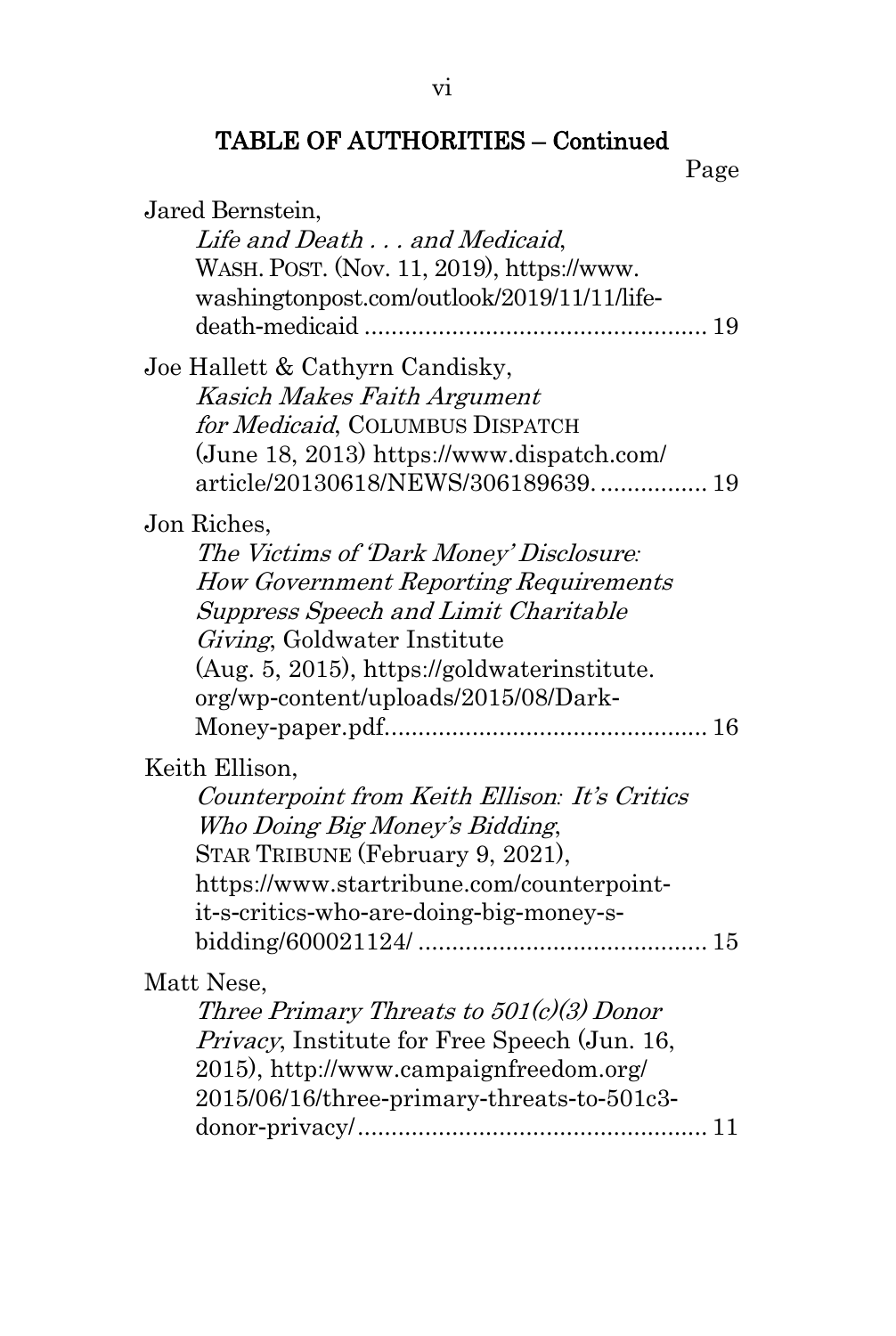Page

```
Nick Dranias,
```
In Defense of Private Civic Engagement*:* Why the Assault on 'Dark Money' Threatens Free Speech–and How to Stop the Assault, The Heartland Institute (Apr. 2015), https://www.heartland.org/\_ template-assets/documents/publications/03- 13-15 dranias civic engagement.pdf............... 18

Robert Dodsley,

THE CHRONICLE OF THE KINGS OF ENGLAND, FROM WILLIAM THE NORMAN TO THE DEATH OF GEORGE III, J Fairburn (1821), https://archive. org/details/chroniclekingse00saddgoog Retrieved 19 April 2018, https://archive.org/ details/chroniclekingse00saddgoog/page/ n218/mode/2up .................................................. 19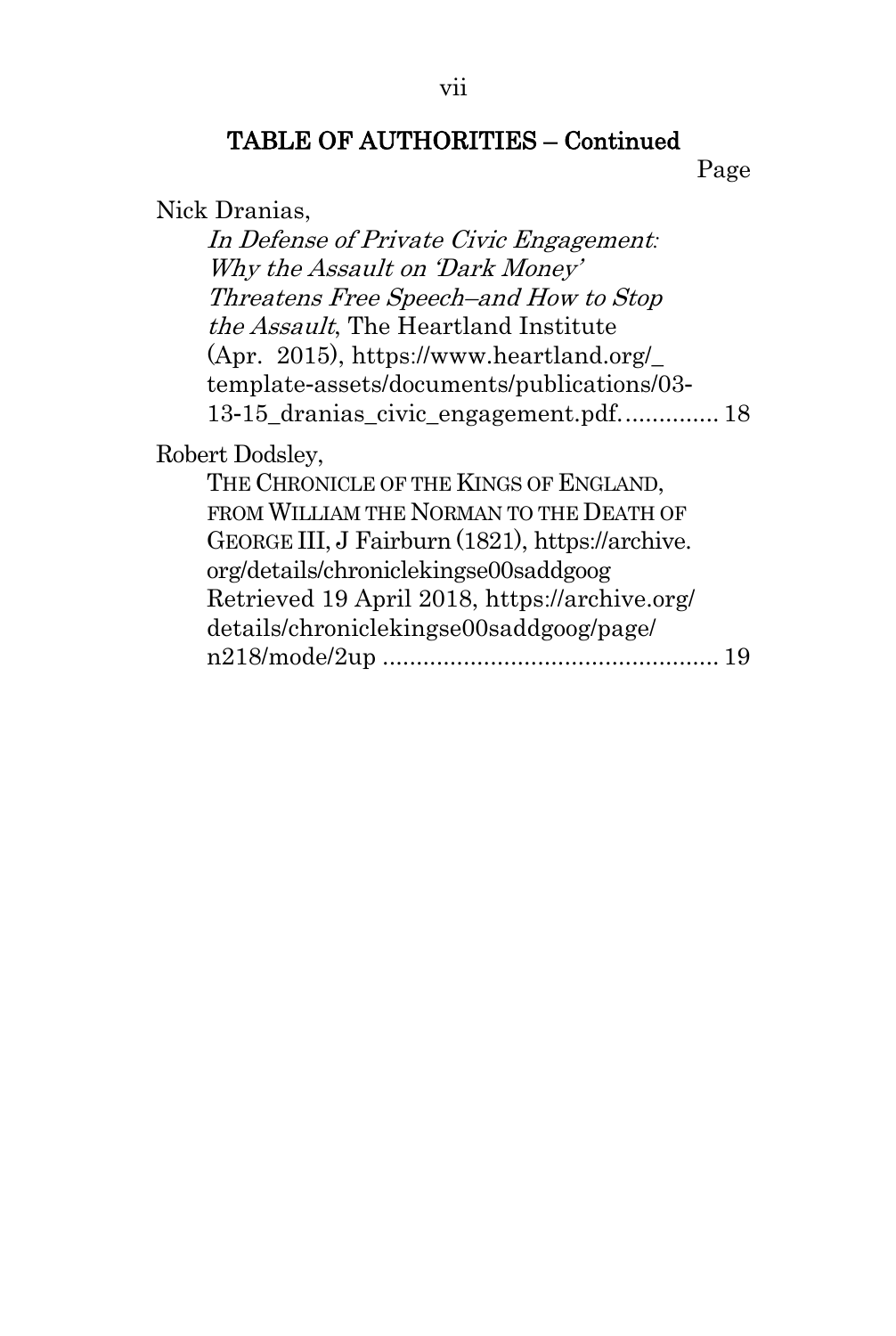

### INTEREST OF AMICI CURIAE1

<span id="page-8-0"></span>Amici curiae are The Buckeye Institute and 34 Public Policy Research Organizations and Advocacy Groups that seek to promote limited and effective government and individual freedom. The amici are non-partisan, non-profit, and tax-exempt organizations, as defined by section  $501(c)(3)$  of the Internal Revenue code that engage in policy research and advocacy, often serve as government watchdogs, and—in some cases—litigate to defend constitutional rights. These organizations rely upon support from individuals, corporations, and foundations that share a commitment to individual liberty, free enterprise, personal responsibility, and limited government. The amici fear that if these donors are required to disclose their support, they will face reprisal, whether directly from state actors, or from members of the public which would create a chilling effect on the donors' and organizations' right to associate with one another.

A full list of amici and their interest in this case is set forth in the Appendix.

<sup>1</sup> Petitioners filed a blanket consent with this Court. Respondent was given timely notice and consented in writing to the filing of this amici curiae brief under USSC Rule 37.2. No counsel for a party authored this brief in whole or in part, and no person other than amici curiae, its members, or its counsel made any monetary contribution intended to fund the preparation or submission of this brief.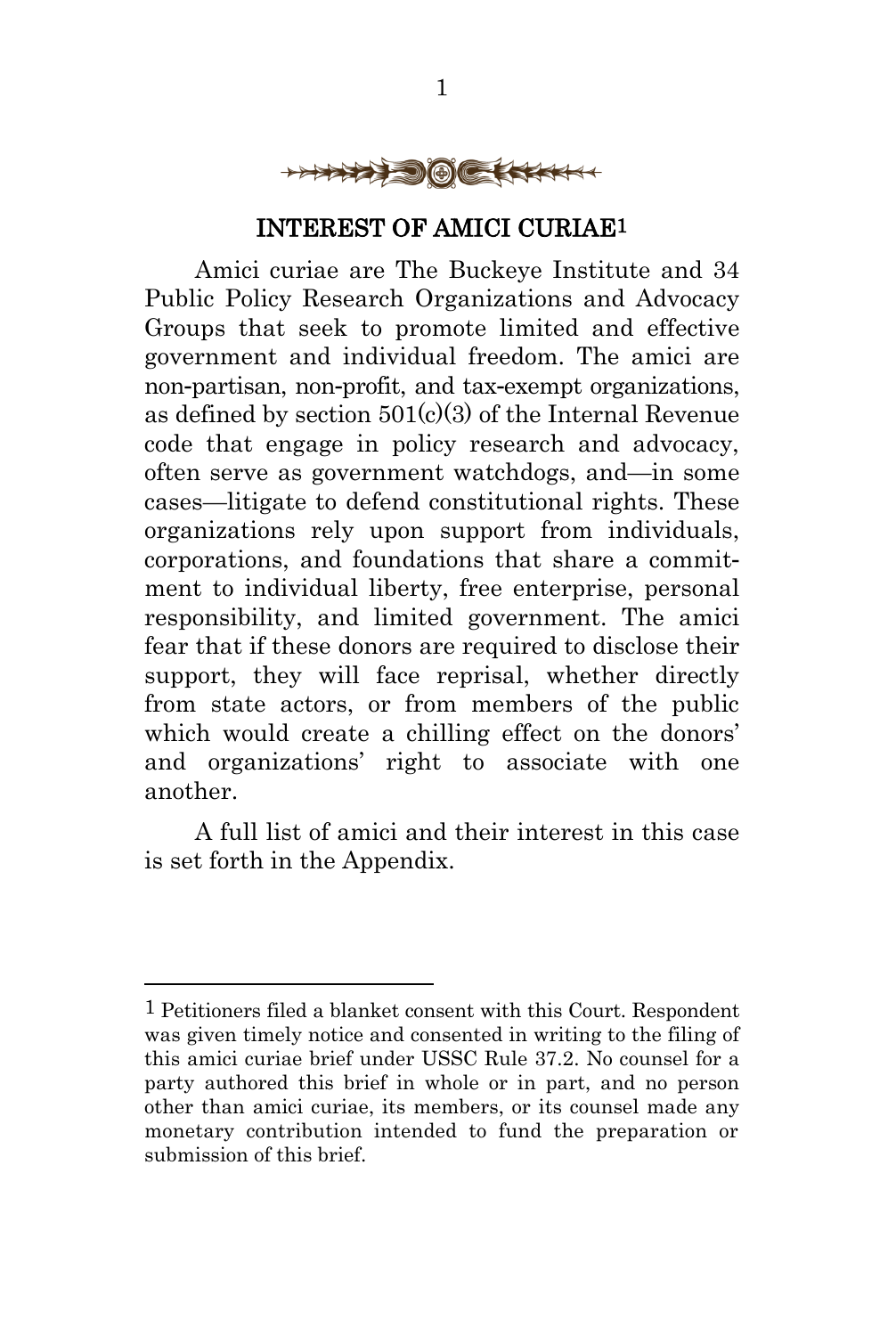

#### SUMMARY OF THE ARGUMENT

<span id="page-9-0"></span>Beginning in 2010, California's Attorney General announced that charities and tax-exempt organizations could not fundraise in California unless they first filed an unredacted Form 990 Schedule B— i.e., a list containing the names and addresses of their significant donors. The regulation on which the Attorney General relies had been in force for at least ten years, does not require the Schedule B on its face, and had not been previously interpreted by the Attorney General to require this information. See Cal. Code Regs. Tit. 11, § 301(2005). The Attorney General now claims, however, that these disclosures are necessary to aid the office's purported general interest in "investigative efficiency."

In NAACP v. Alabama ex rel. Patterson, 357 U.S. 449 (1958), this Court applied the "exacting scrutiny" standard to associational privacy claims in the nonelectoral context. Since then, this Court has described the "exacting scrutiny" standard in conflicting terms in the electoral context, equating it with strict scrutiny in some instances, and with intermediate scrutiny in others. This discrepancy has frequently led to confusion among the circuit courts in applying the standard to cases involving direct political or electoral activity.

Despite this ambiguity regarding how "exacting scrutiny" is applied in the electoral context, in nonelectoral cases this Court has consistently applied the most stringent version of the exacting scrutiny test that was articulated in NAACP. Specifically, in non-electoral associational privacy cases, the Court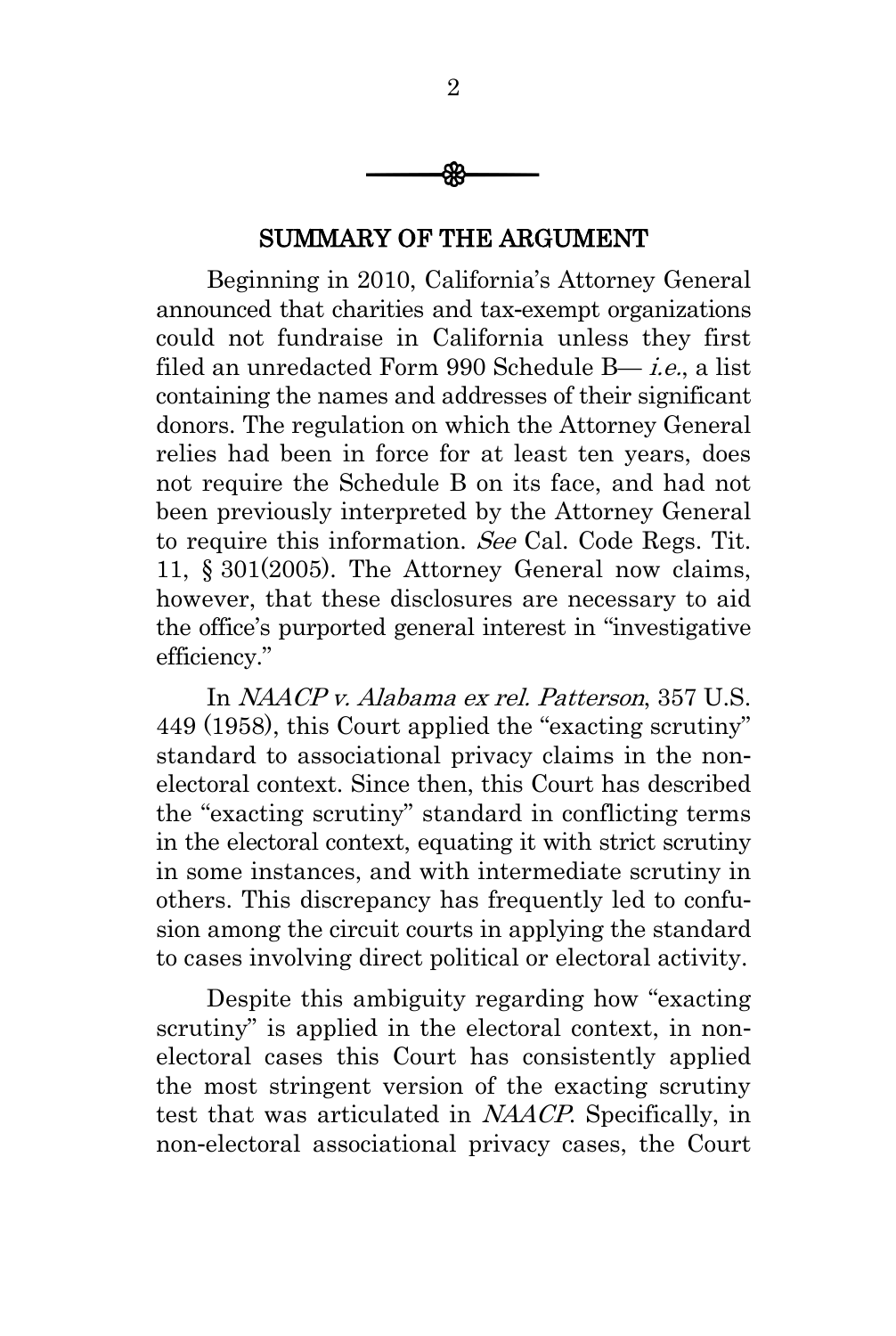has required the government to "convincingly show a substantial relation between the information sought and a subject of overriding and compelling state interest" and has required that the compelled disclosure be "narrowly drawn." Id. at 460-461; Gibson v. Fla. Legislative Investigation Comm'n, 372 U.S. 539, 546 (1963); Louisiana ex rel. Gremillion v. NAACP, 366 U.S. 293, 297 (1961) (citation omitted).

The Ninth Circuit failed to apply the exacting scrutiny standard that this Court has prescribed since NAACP for associational privacy cases arising outside of the electoral context.

Under the Ninth Circuit's holding, the tens of thousands of charities and tax-exempt organizations that fundraise from any of California's nearly 40 million residents will have to choose between continuing those efforts and disclosing their significant donors. This ruling undeniably makes donating to these organizations less attractive, chilling the organizations' and their donors' First Amendment freedom to associate. And this issue is not isolated to California: Florida and New York also recently began demanding unredacted donor lists, and several other states have statutes or regulations that—like California's—may be "reinterpreted" to require such information.

California's statutory and internal safeguards to prevent the public release of confidential donor information are insufficient to prevent First Amendment harms. California's law provides no civil or criminal penalty for releasing the confidential information. Furthermore, the requirement to file the information with a government agency is likely to chill speech due to the fear and risk of government reprisal. Indeed, the protections enshrined in the First and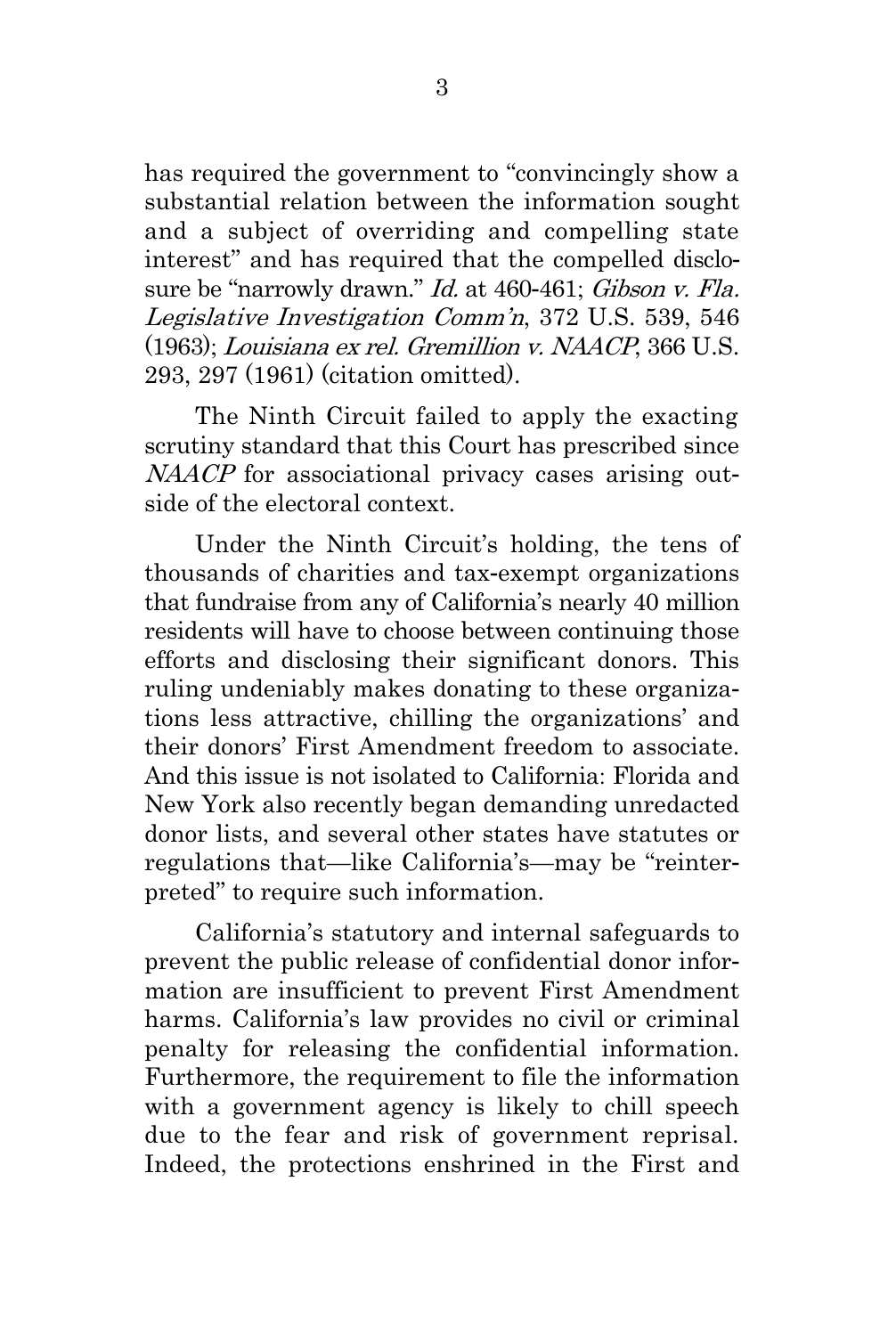Fourteenth Amendments exist to protect citizens from the government.

Modern technology has only increased the force of the disclosure-driven chilling effects of California's policy.

The Court should therefore reaffirm that the version of "exacting scrutiny" in NAACP applies to nonelectoral associational privacy claims.

$$
\longrightarrow
$$

#### ARGUMENT

## <span id="page-11-1"></span><span id="page-11-0"></span>I. THE EXACTING SCRUTINY STANDARD AS DEFINED BY THE NAACP COURT APPLIES TO ASSOCIATIONAL PRIVACY IN  $501(c)(3)$  ORGANIZATIONS.

In recognizing the right to associate anonymously to advocate for societal change, this Court in NAACP noted that "it is hardly a novel perception that compelled disclosure of affiliation with groups engaged in advocacy may constitute as effective a restraint on freedom of association" as direct prohibitions on association. NAACP, 357 U.S. at 464. The Court further recognized that "effective advocacy of both public and private points of view, particularly controversial ones, is undeniably enhanced by group association  $\ldots$  " Id., citing De Jonge v. Oregon, 299 U.S. 353, 364 (1937); Thomas v. Collins, 323 U.S. 516, 530 (1945).

While much has changed since 1958, human nature—and consequently the nature of governments run by humans—remains the same. Americans disagree passionately with one another on many issues. This passion on occasion has erupted into violence—as we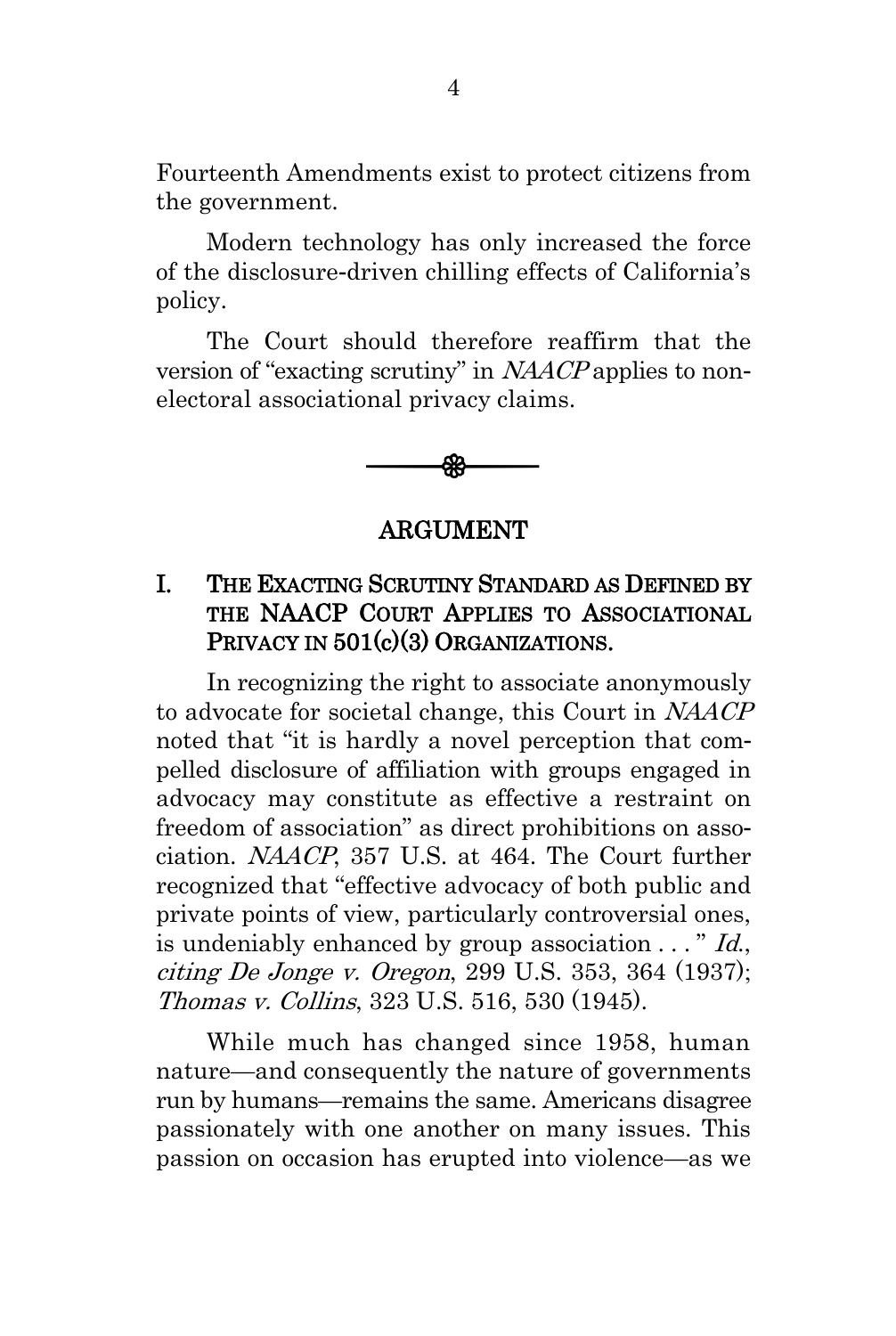have witnessed repeatedly this past year alone. It has also driven ideological combatants of all stripes to use modern technology and social media to pressure, embarrass, or intimidate those on "the other side." In this fraught atmosphere, groups like The Buckeye Institute and other co-amici are rightfully concerned that the confidential donor information included in their 990 Schedule B filings will be used improperly, whether directly by State governments or indirectly by the public, to discourage membership in, contributions to, and association with non-profit policy advocacy organizations. Indeed, this court has recognized that the First Amendment and all of its attendant protections are all the more necessary when political passions run high:

The greater the importance of safeguarding the community from incitements to the overthrow of our institutions by force and violence, the more imperative is the need to preserve inviolate the constitutional rights of free speech, free press and free assembly in order to maintain the opportunity for free political discussion, to the end that government may be responsive to the will of the people and that changes, if desired, may be obtained by peaceful means. Therein lies the security of the Republic, the very foundation of constitutional government.

De Jonge v. State of Oregon, 299 U.S. 353, 365 (1937). This Court should therefore apply the proper definition of "exacting scrutiny" set forth in NAACP to California's donor disclosure requirements.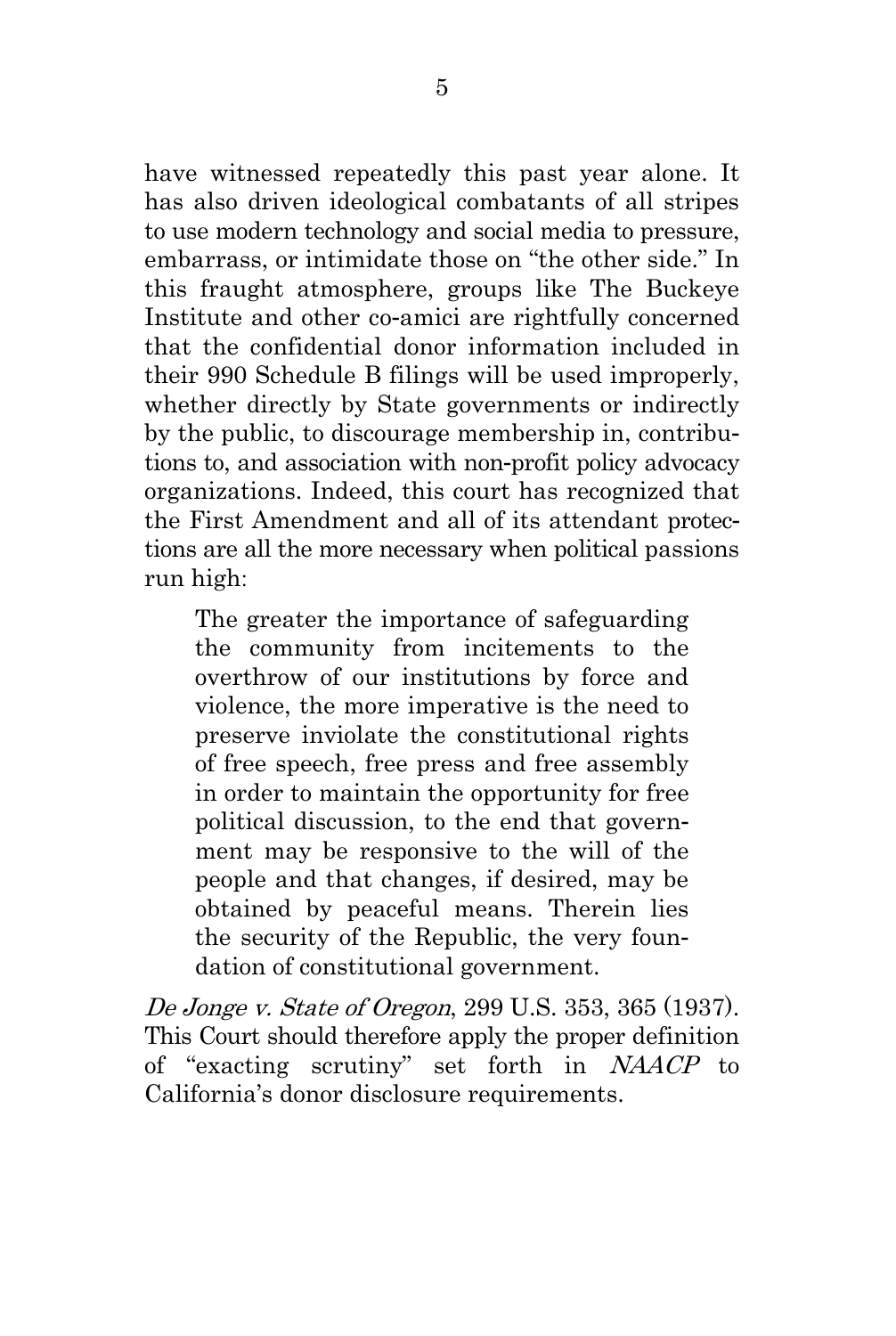### <span id="page-13-0"></span>A. The Proper Definition of Exacting Scrutiny in the Non**-**Electoral Context.

Since NAACP v. Alabama ex rel. Patterson, 357 U.S. 449 (1958), this Court consistently has applied exacting scrutiny to forced disclosures threatening freedom of association. To meet the burden of exacting scrutiny under NAACP, this Court has held that the government must "convincingly show a substantial relation between the information sought and a subject of overriding and compelling state interest," Gibson v. Fla. Legislative Investigation Comm'n, 372 U.S. 539, 546 (1963), and any such compelled disclosure must be "narrowly drawn," *Louisiana ex rel.* Gremillion v. NAACP, 366 U.S. 293 (1961) (citation omitted).

As Judge Ikuta noted in the dissent from the denial of en banc review in the instant case, this Court modified the tailoring prong of NAACP's exacting scrutiny test when applying it to the electoral context in Buckley v. Valeo, 424 U.S. 1 (1976). Pet.App.84a. In *Buckley*, the Court applied a *per se* rule deeming "the disclosure requirement to be 'the least restrictive means of curbing the evils of campaign ignorance and corruption that Congress found to exist.'" Id. (quoting Buckley, 424 U.S. at 68).

That said, this Court has inconsistently applied Buckley's modified exacting scrutiny standard in the electoral context, sometimes describing the exacting scrutiny test as being equivalent to strict scrutiny, while at other times describing the test like intermediate scrutiny. Compare, e.g., McCutcheon v. FEC, 134 S.Ct. 1434, 1444 (2014) ("[u]nder exacting scrutiny," the government action is permissible only if it "promotes a compelling interest and is the least restrictive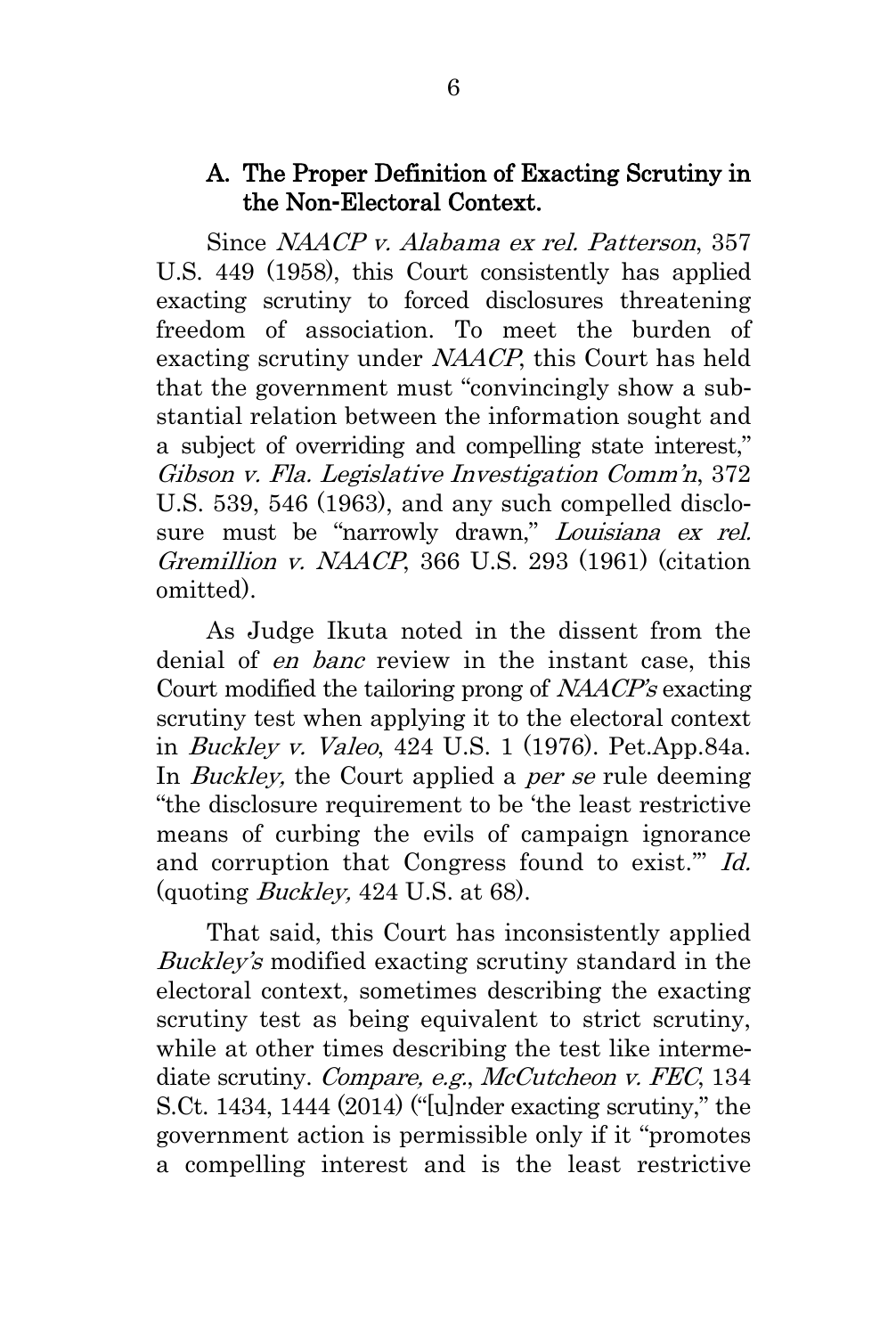means to further the articulated interest"), with Citizens United, 558 U.S. 310, 366-67 (2010) ("'exacting scrutiny requires a 'substantial relation' between the disclosure requirement and a 'sufficiently important' governmental interest").

But this case is not about electoral spending. Nor are the governmental interests that exist in the electoral context present here. Moreover, regardless of the apparent inconsistency within the electoral context, this Court has consistently applied the NAACP exacting scrutiny standard to freedom of association claims outside of the electoral context. See, e.g., In re Primus, 436 U.S. 412, 432 (1978) (holding that where a state seeks to infringe upon a party's First Amendment freedom of association, the state must justify that infringement with "a subordinating interest which is compelling" and must use means that are "closely drawn to avoid unnecessary abridgment of associational freedoms"); see also Roberts v. U.S. Jaycees, 468 U.S. 609, 623 (1984) (holding that infringement of the right to associate "may be justified by regulations adopted to serve compelling state interests, unrelated to the suppression of ideas, that cannot be achieved through means significantly less restrictive of associational freedoms").

## <span id="page-14-0"></span>B. The Ninth Circuit Erred in Failing to Apply This Court's NAACP Standard for Exacting Scrutiny.

The Ninth Circuit erred by importing a version of exacting scrutiny from the electoral context that requires "a 'substantial relation' between the disclosure requirement and a 'sufficiently important' governmental interest" outside of the context of election disclosure.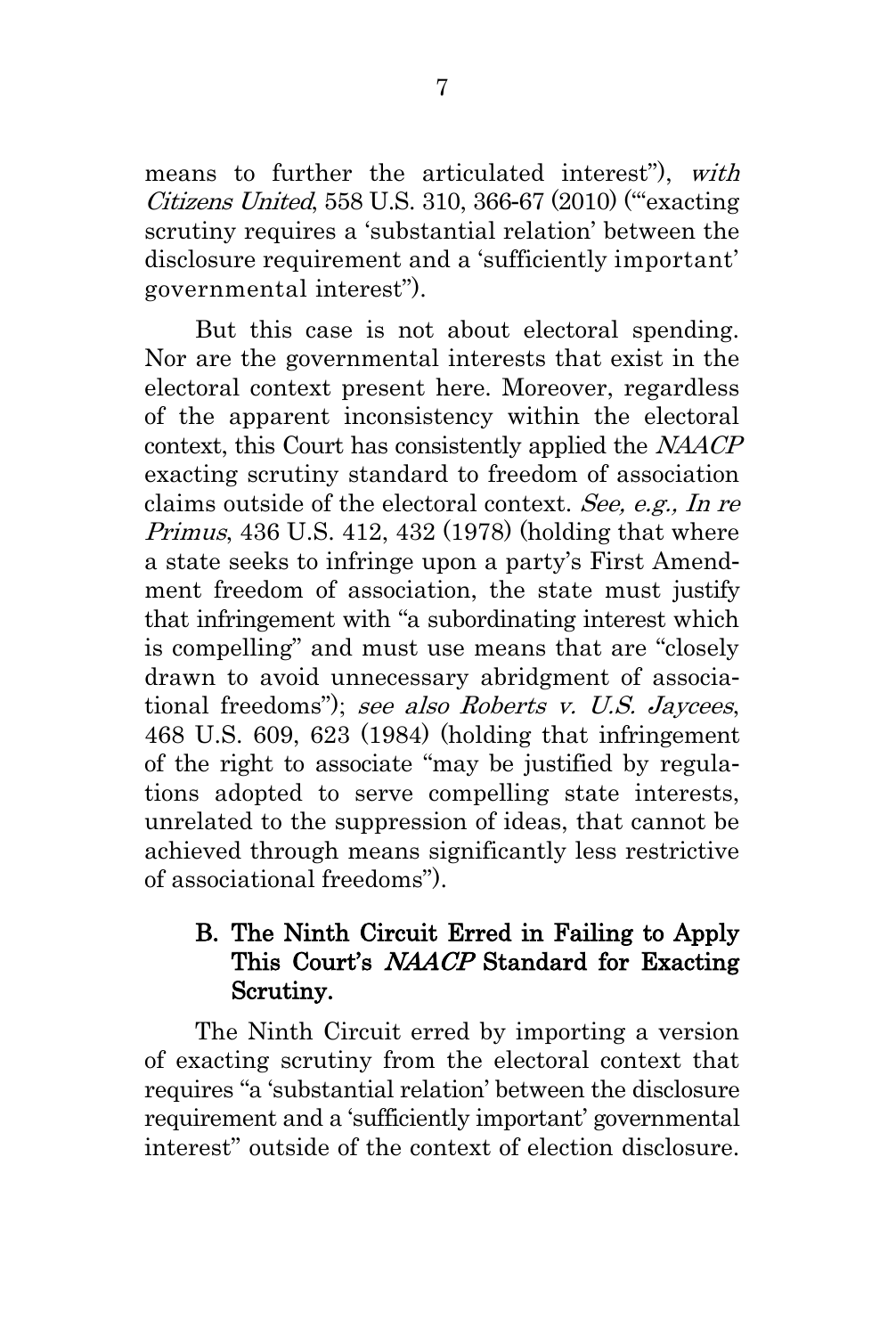Pet.App.15a (quoting *Citizens United v. FEC*, 558 U.S. 310, 366-67 (2010)).

This error blurs the line between the test recognizing disclosure as the *per se* least restrictive means in the electoral context and this Court's requirement outside of the electoral context that the government demonstrate narrow tailoring. In other words, although donor disclosure has been recognized as the least restrictive means to address "sufficiently important governmental interest" of preventing the actual or apparent corruption of public officials in the electoral context, it does not follow that disclosure is the least restrictive means to prevent the potential charitable fraud that California's requirement purports to address.

Even where the governmental interest is compelling, this Court has been crystal clear that disclosure requirements that go "far beyond" the asserted governmental interest are improper. See Shelton v. Tucker, 364 U.S. 479, 489 (1960); Talley v. California, 362 U.S. 60, 64 (1960); McIntyre v. Ohio Elections Comm'n, 514 U.S. 334, 357 (1995). In Shelton, for example, this Court invalidated a statute requiring public school teachers to disclose "without limitation every organization to which [they] ha[d] belonged or regularly contributed within the preceding five years." 364 U.S. at 480. Some of those associations may have been relevant to a state's "vital" interest in the fitness and competence of its teachers, but that did not justify a "completely unlimited" inquiry into "every conceivable kind of associational tie." Id. at 485, 487-88; see also Talley, 362 U.S. at 64 (ordinance that prohibited distribution of anonymous handbills could not be justified by concern with "fraud, false advertising and libel" because the ordinance was not "so limited");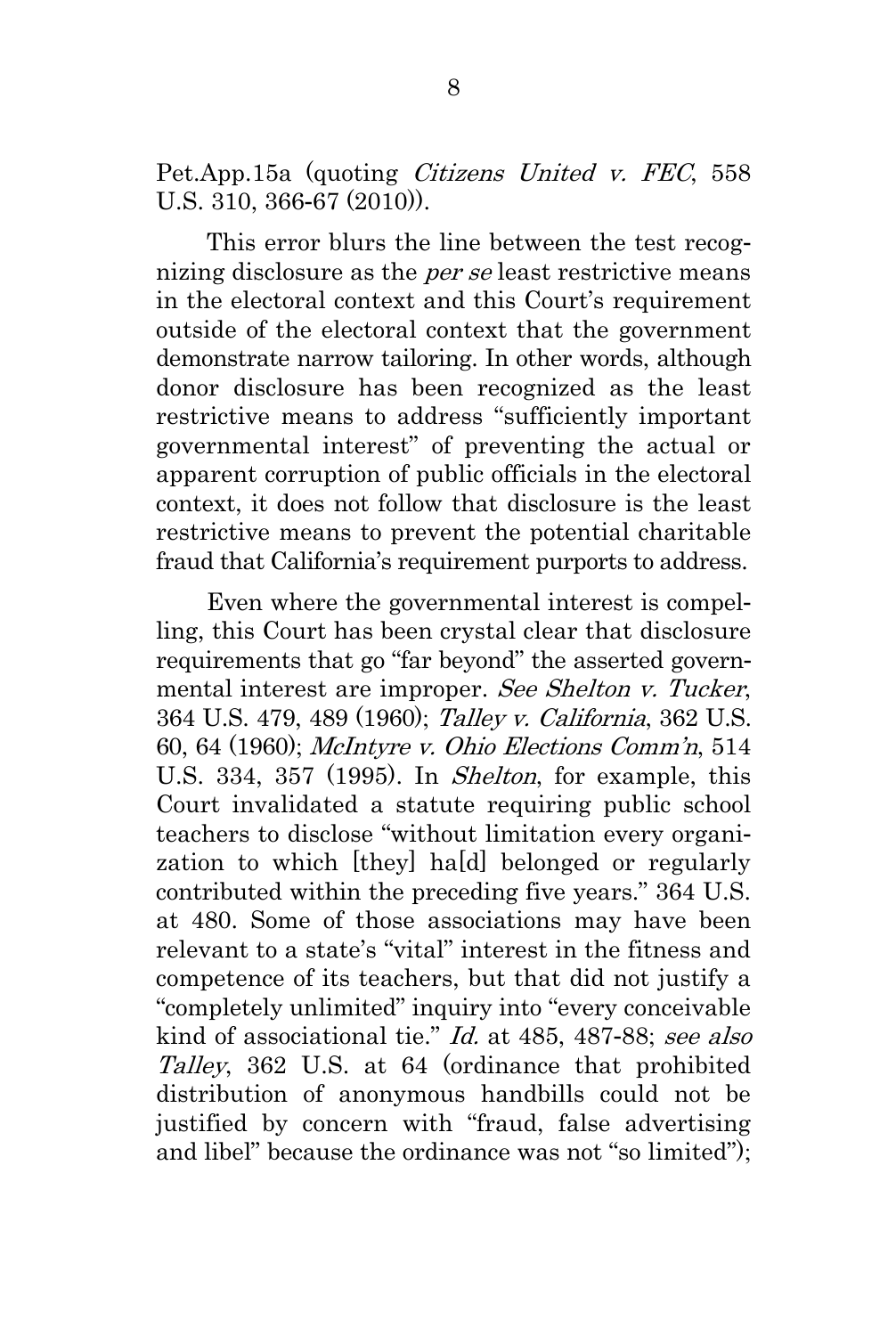McIntyre, 514 U.S. at 357 (state's interest in "preventing the misuse of anonymous election-related speech" does not justify "a prohibition of all uses of that speech").

Here, the Attorney General's compelled disclosure is not narrowly tailored, and goes "far beyond" what is necessary to vindicate the State's interest. This Court need look no further than recent history in California: The Attorney General fulfilled investigative functions for many years using a redacted Form 990 Schedule B until the relatively recent reinterpretation of the law. Moreover, the overwhelming majority of states have been able to fulfill their supervisory obligations without requiring foreign corporations to file Schedule B at all. See, e.g., Illinois Form AG990-IL Filing Instructions ¶ 3 (directing charities to file "IRS Form 990 (excluding Schedule B"); Michigan Renewal Solicitation Registration Form at 2 ("if you file Form 990 . . . do not provide a copy of Schedule B); cf. Randall v. Sorrell, 548 U.S. 230, 252-53 (2006) (plurality op.) (citing as a "danger sign[]" that contribution limits are substantially lower than . . . comparable limits in other States," and concluding that "[w]e consequently must examine the record independently and carefully to determine whether [the] limits are 'closely drawn' to match the State's interests"). Yet despite evidence of less restrictive means of accomplishing the State's purpose, the Ninth Circuit condoned the State's efforts to force AFPF and other  $\S 501(c)(3)$  organizations to either cease fundraising in California entirely or disclose their significant donors.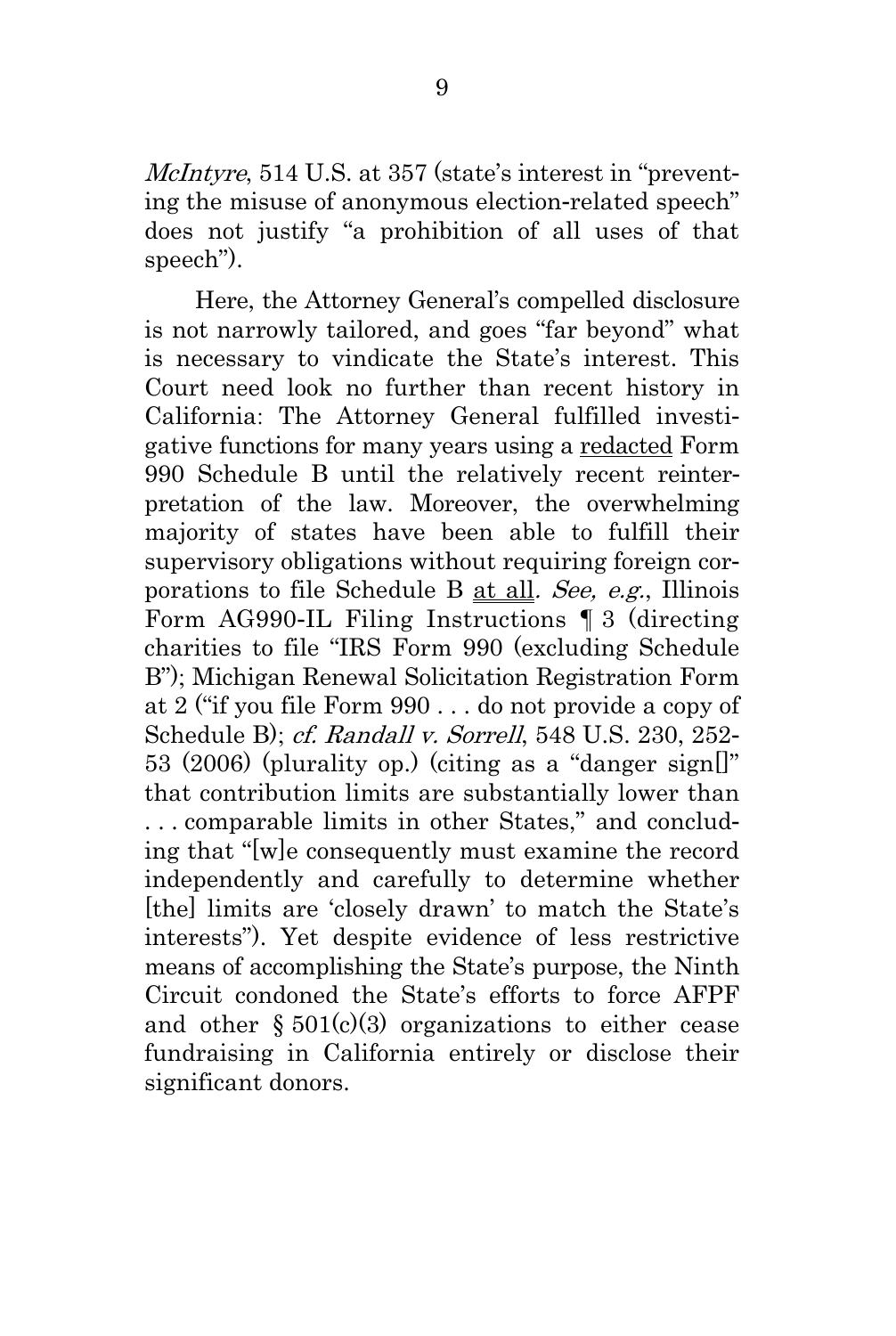### <span id="page-17-0"></span>C. The Ninth Circuit's Error Has Effects Far Beyond California.

The breadth of the Attorney General's actions cannot be overstated. Approximately 1.56 million tax exempt charities are organized under  $\S 501(c)(3)$ . See Brice McKeever, The Nonprofit Sector in Brief, NATIONAL CENTER FOR CHARITABLE STATISTICS, Jan.3, 2019, https://nccs.urban.org/project/nonprofit-sectorbrief. These organizations span nearly every industry, including education, health care, culture, religion, sports, foreign affairs, and the humanities. If these organizations wish to fundraise in California, then they must disclose their significant donors. There is no question that such disclosures—which reveal "every associational tie" of not only California residents, but also of the countless individuals outside of California who contribute to nonprofits that fundraise in California—"impairs . . . [the] right of association." Shelton, 364 U.S. at 485.

On its own terms, then, the Ninth Circuit's decision has a substantial impact beyond California. Perhaps more troubling, its reasoning is likely to influence other states. Like California, New York and Florida began demanding that organizations like AFPF and amici file an unredacted Schedule B before they can fundraise in those states. See Citizens United v. Schneiderman, 882 F.3d 374, 379-80 (2nd Cir. 2018); see also Fla. Stat. §§ 496.401, et seq. (West 2014).

The Ninth Circuit's expansive reasoning may also embolden additional states to shift their policies on reporting requirements for tax-exempt organizations. Indeed, several states have similar laws requiring charities to submit copies of their IRS Form 990 that arguably could be "reinterpreted" just as California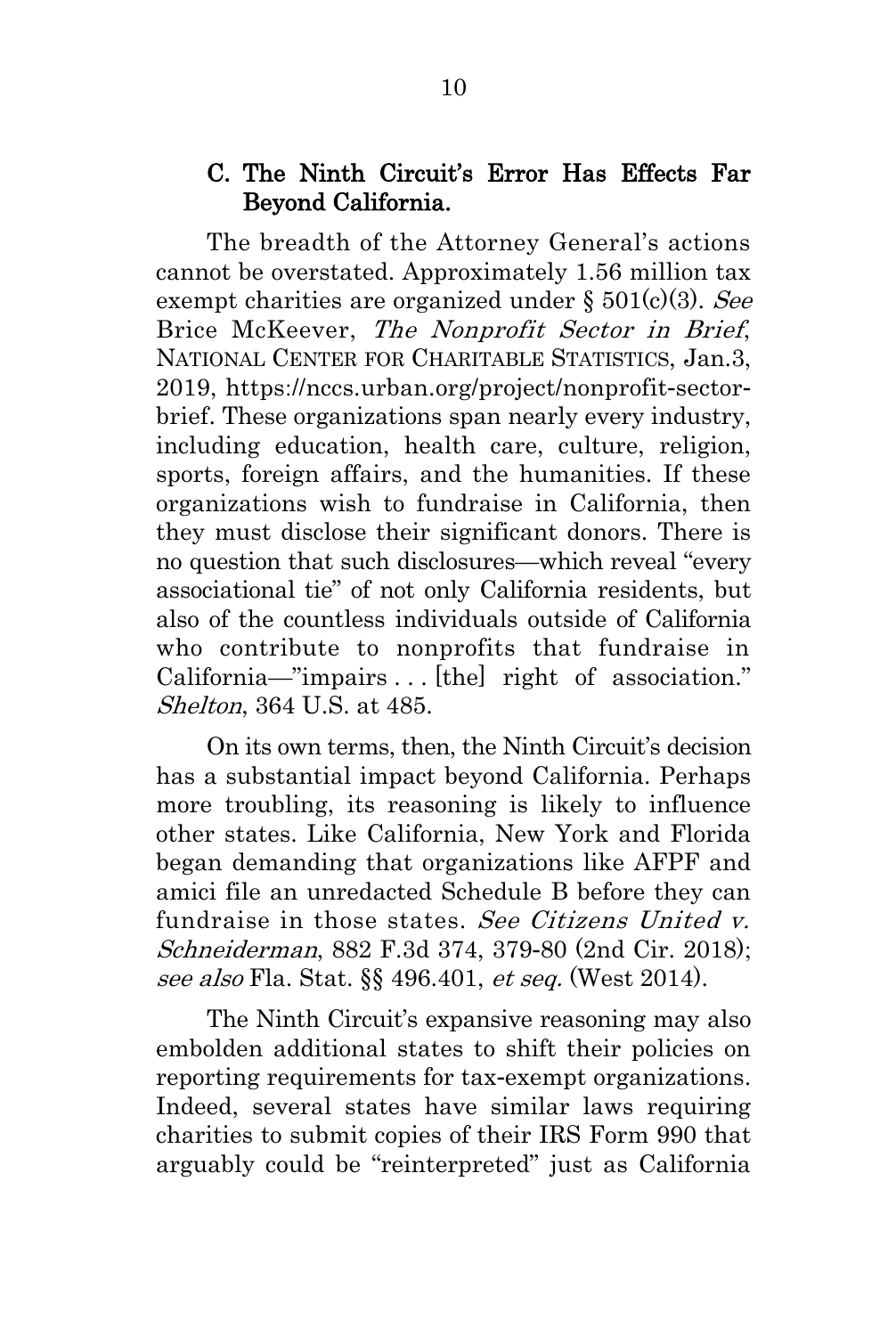has done to require unredacted donor information. See Haw. Rev. Stat. Ann. § 467B-6.5 (2014); Ky. Rev. Stat. Ann. §§ 367.650-.670 (2014); Miss. Code Ann. § 79-11-507 (2014). And some other states already have considered enacting similar measures. See Matt Nese, Institute for Free Speech, Three Primary Threats to 501(c)(3) Donor Privacy (Jun. 16, 2015), available at*:* http://www.campaignfreedom.org/2015/06/16/threeprimary-threats-to-501c3-donor-privacy/ (discussing legislative efforts in Arizona, Montana, and Texas).

## <span id="page-18-0"></span>II. CALIFORNIA'S PROHIBITION ON THE PUBLIC DISCLOSURE OF SCHEDULE B INFORMATION IS INADEQUATE TO PREVENT FIRST AMENDMENT HARM.

The district court found that disclosure of the Schedule B information to the Attorney General could result in the information being released to the public. Americans for Prosperity Found. v. Harris, 182 F. Supp. 3d 1049, 1057 (C.D. Cal. 2016). This finding was amply supported by the fact that state employees improperly posted 1,800 Schedule B forms on the Internet; and inadequate security precautions made 350,000 Schedule B forms accessible online by changing a single digit at the end of the website's URL. Pet.App.36a.

Nonetheless, the Ninth Circuit reversed the district court by "holding against all evidence that the donors' names would not be made public and that the donors would not be harassed." Pet.App.79a (Ikuta, J., dissenting from the denial of en banc review).

The Ninth Circuit relied upon internal safeguards implemented by the Attorney General's office to prevent inadvertent errors, as well as the passage of a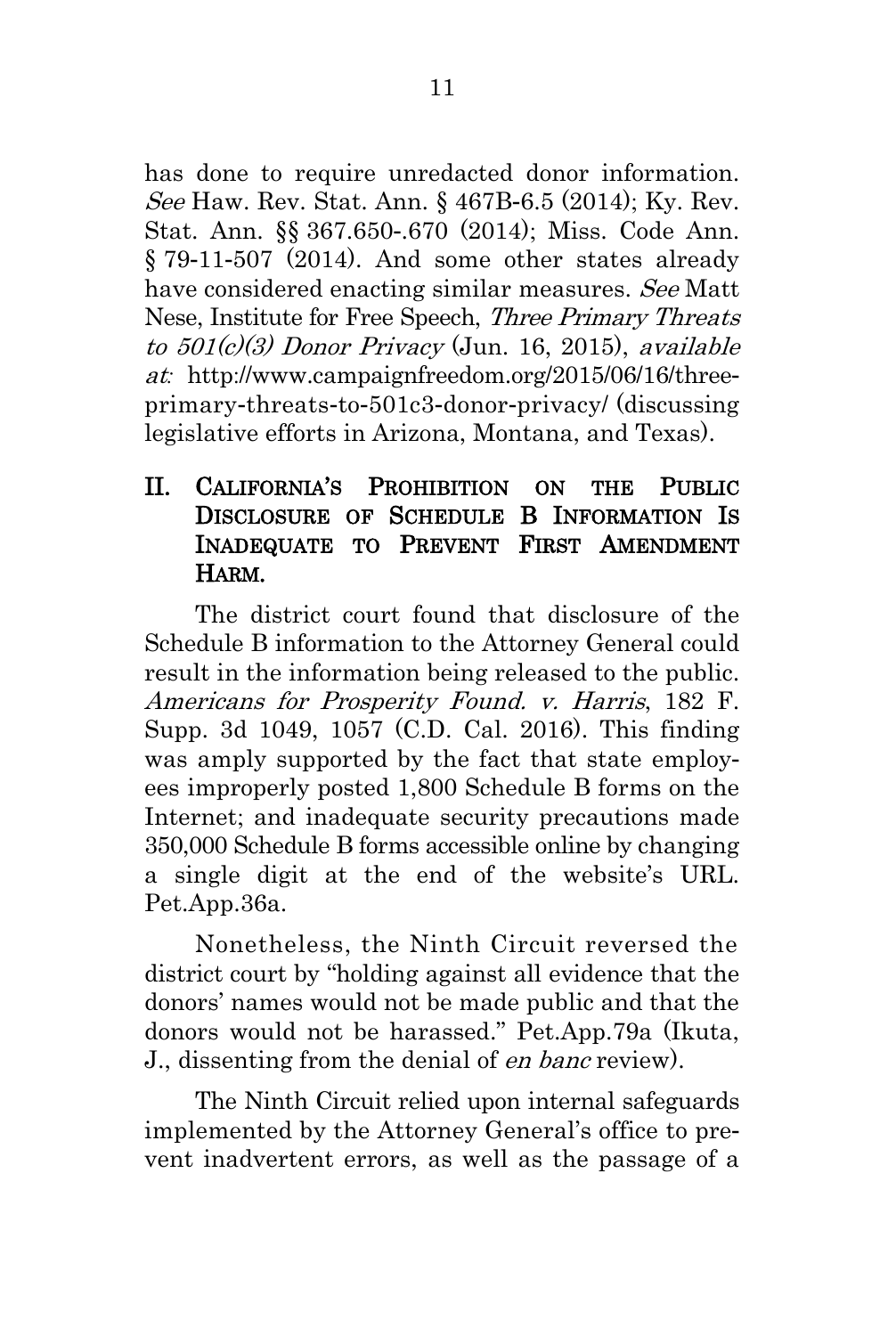prohibition on the public disclosure of Schedule B information. Pet.App.35a (citing Cal. Code Regs. Tit. 11, § 310(b)). But neither the internal safeguards nor the statutory prohibition provided any protection from intentional or malicious dissemination of the confidential information. As such, the protections instituted by California are inadequate to prevent First Amendment harm.

## <span id="page-19-0"></span>A. California Law Lacks Civil or Criminal Sanctions for Violation.

Unlike federal law, California law imposes no civil or criminal sanctions for disclosing this confidential information; there is no meaningful repercussion, deterrent, or penalty for so doing. Compare Cal. Code Regs. Tit. 11, § 310(b); 26 U.S.C. § 7231(a)(1)-(2); 26 U.S.C. § 7213(A)(a)(2); 26 U.S.C. § 7213A(b)(1); 26 U.S.C. § 7216; 7431.

Even the federal prohibitions are not sufficient to protect against public disclosure in all cases. See Nat'l Org. for Marriage, Inc. v. United States, 24 F. Supp. 3d 518, 520-21 (E.D. Va. 2014) (Tax exempt organization's unredacted Schedule B was published by the Huffington Post after the IRS released it to a competing policy advocacy group in violation of federal law). Accordingly, a prohibition without any means for enforcement is hardly enough to offset the dramatic chilling effect of California's disclosure law.

### <span id="page-19-1"></span>B. Fear of Government Reprisal Chills Speech Even in the Absence of Public Disclosure.

The Ninth Circuit seems to assume that the only risk of reprisal could arise from the public, and thus from public disclosure. This assumption fails to consider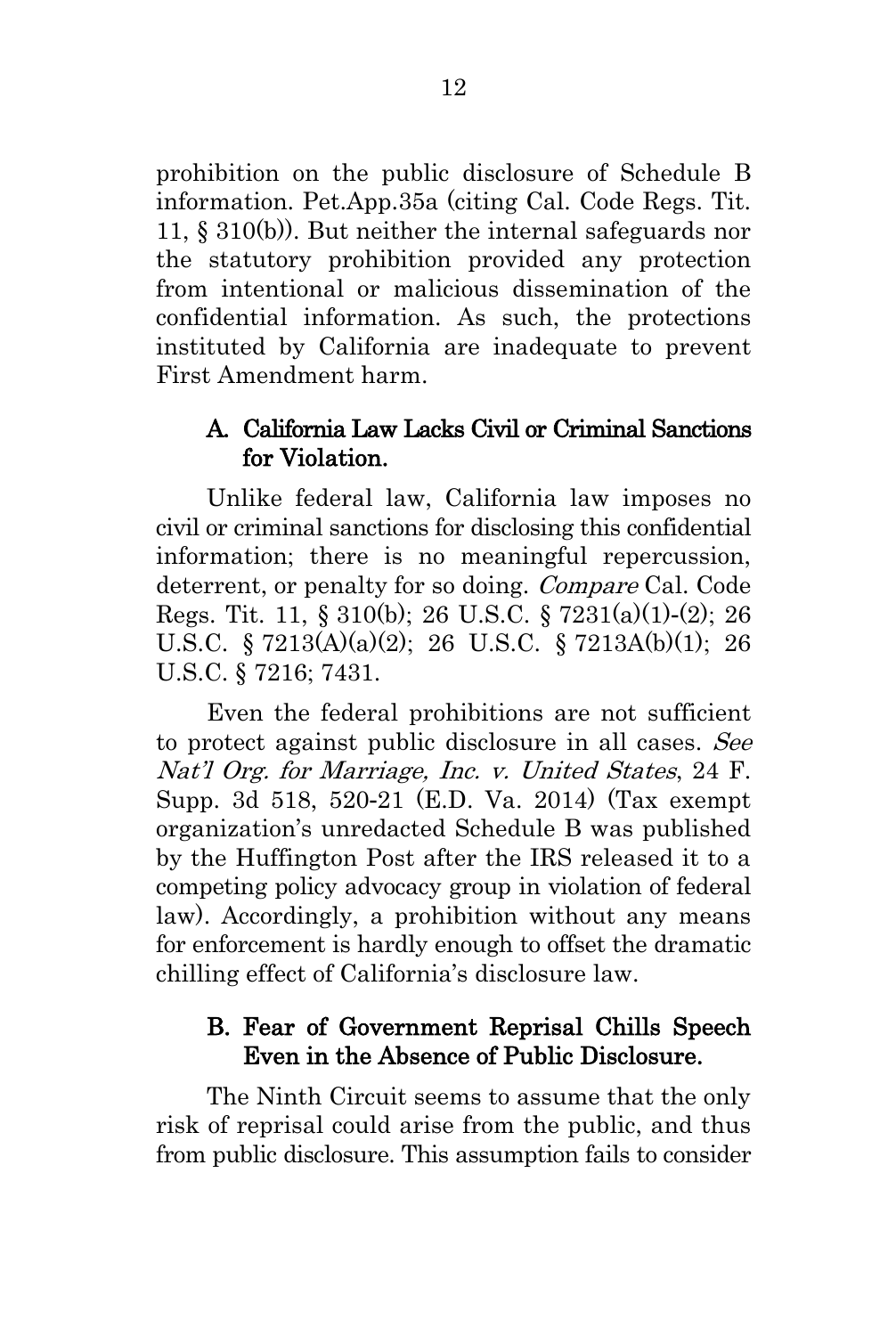the possibility of government reprisal. Indeed, the First Amendment is "[p]remised on mistrust of government power." Citizens United, 558 U.S. at 340. Thus, disclosure to the Attorney General's office alone is sufficient to create a chilling effect.

Donors to think tanks or public policy organizations reasonably may fear reprisal not only from the public but also from state officials, including the Attorney General. See John Doe No. 1 v. Reed, 561 U.S. 186, 200 (2010). Think tanks like AFPF, The Buckeye Institute, and co-amici routinely take positions opposing either direct action by a state's attorney general or state laws that the Attorney General's office is bound to uphold and defend. Compare, e.g., Brief of 11 States as Amici Curiae in No. 11-400, Florida v. Dep't of Health & Human Servs., 132 S.Ct. 2566 (2012) (arguing in favor of Medicaid expansion) with Brief of Amici curiae Center for Constitutional Jurisprudence, et al., in No. 11-400, Florida, 132 S.Ct. 2566 (2012) (taking opposite position). For example, The Buckeye Institute is currently engaged in litigation with various Ohio cities and the Ohio Attorney General relating to municipal income taxation of nonresidents during the COVID-19 pandemic. The Buckeye Institute's donors would rightly be concerned about reprisal if the Attorney General was both the target of litigation and also warehousing lists of The Buckeye Institute's significant donors.

The chilling effect of requiring these same think tanks to disclose their donors is thus "readily apparent." In re First Nat'l Bank, 701 F.2d 115, 118 (10th Cir. 1983) (finding obvious chilling effect where IRS sought membership records of tax protester group). Loss of donor revenue stemming from donor decisions to stop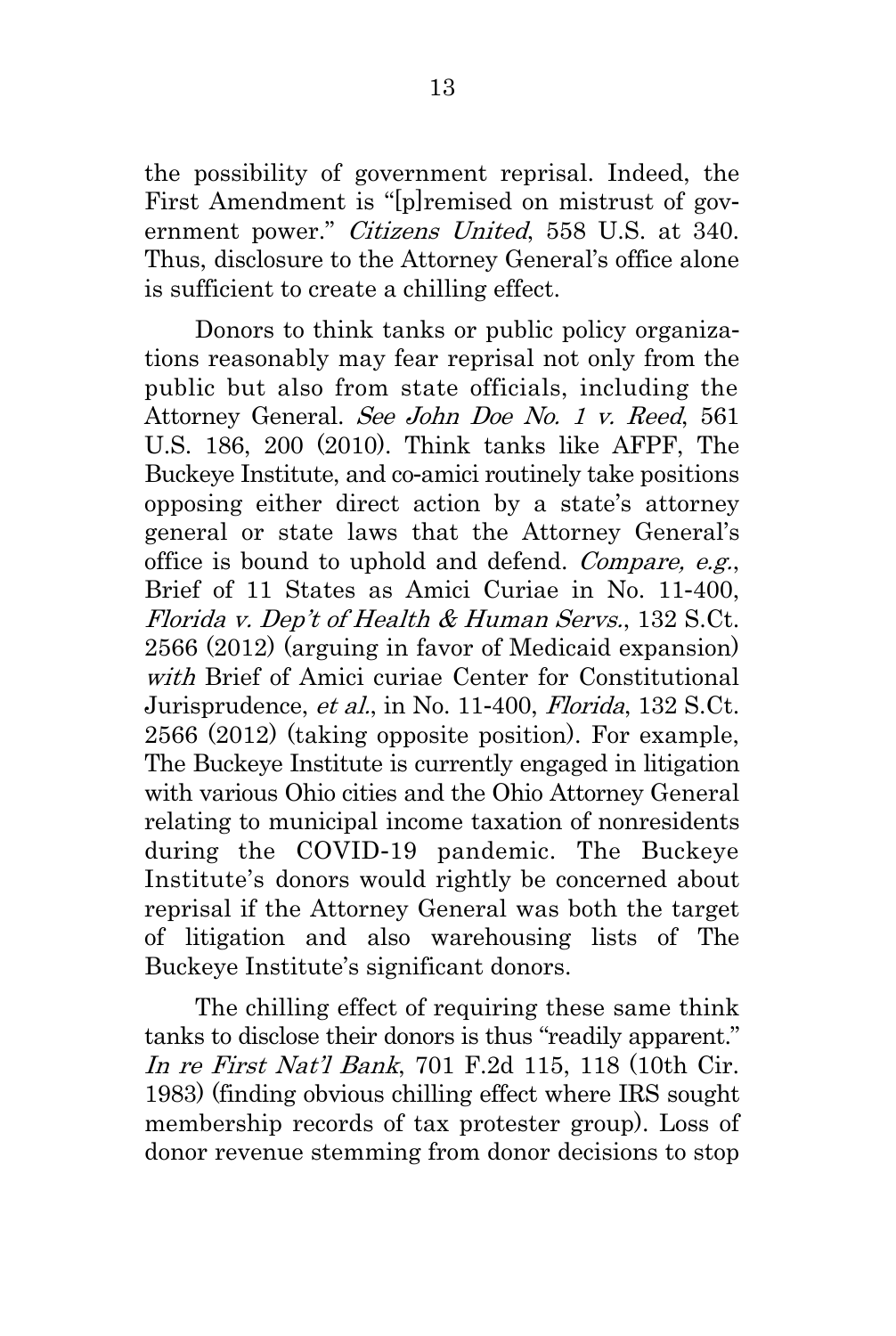giving or to give smaller contributions in order to avoid disclosure quite effectively limits groups' ability to speak and to associate with like-minded citizens.

The Buckeye Institute experienced this chilling effect firsthand. In 2013, shortly after the Ohio General Assembly relied upon Buckeye's arguments rejecting Medicaid expansion, Buckeye learned that it would be audited by the Cincinnati office of the IRS. The audit notification came on the heels of widespread reporting and congressional investigations of wrongdoing by that very same IRS office. See, e.g., Gregory Korte, Cincinnati IRS Agents First Raised Tea Party Issues, USA TODAY (Jun. 11, 2013), available at http: //www.usatoday.com/story/news/politics/2013/06/11/ how-irs-tea-party-targeting-started/2411515/.

Against that notorious backdrop, Buckeye's donors feared that this audit was politically motivated retaliation against Buckeye. These same donors expressed concern that, if their names appeared on Buckeye's Schedule B or other Buckeye records subject to disclosure in the IRS audit, they too would be subjected to retaliatory audits. Numerous individuals immediately began opting to make smaller, and fully anonymous, cash donations—foregoing a donation receipt and thereby their tax deduction altogether—in order to avoid any potential retribution based upon their financial contributions to and association with the organization. Thus, concerns about disclosure to a government agency fueling government retaliation had a demonstrable chilling effect on the freedom to associate, as supporters of Buckeye took extraordinary measures to avoid being identified and therefore targeted for political retribution for having engaging in protected First Amendment activity.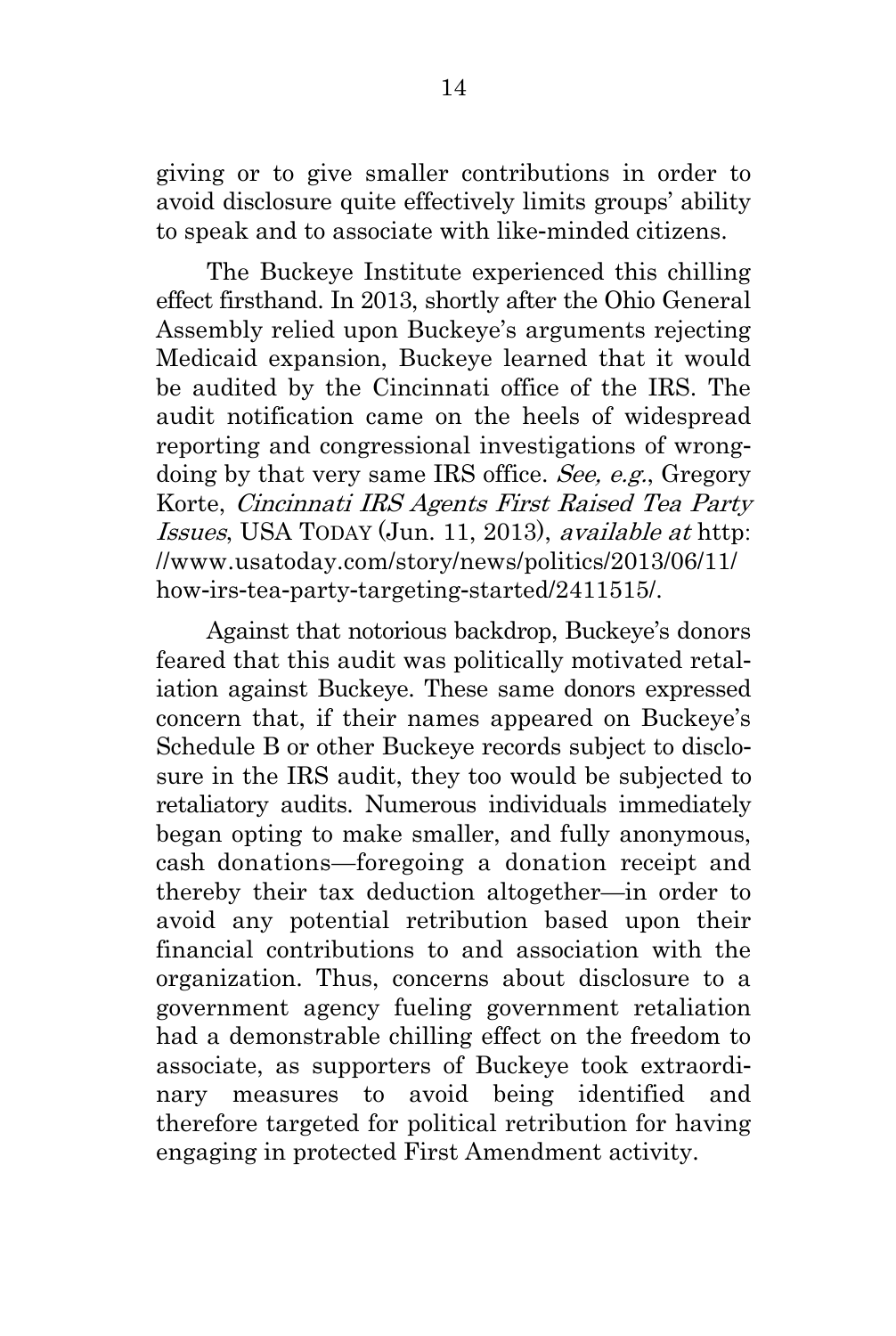Buckeye's experience is not unique—as co*-*amici likewise have experienced firsthand instances of chilling effects arising from public and private reprisals. Funders of New Hampshire's Josiah Bartlett Center for Public Policy, have told the organization that while they continue to support its mission, they will donate only anonymously due to fear of harassment on social media. Similarly, a donor to the Rhode Island Center for Freedom and Prosperity was the subject of a smear campaign by a Rhode Island senior political party official because of that donor's financial contributions to a  $501(c)(4)$ . The former high-level party official falsely alleged that the donor and his company had been involved in criminal fraud. While that donor's personal information was subject to public disclosure because the  $501(c)(4)$ organization engaged in electoral activity, there is no reason to believe that activists or government officials would not similarly misuse confidential donor information to silence and intimidate the supporters of 501(c)(3) organizations engaged in non-electoral public policy advocacy.

Organizations' fears of government retribution are real. On January 27, 2021, Freedom Foundation of Minnesota's CEO published an opinion piece in the Minneapolis Star Tribune regarding privately funded staffers embedded in and working for state agencies. Annette Meeks, Agenda Dollars Are Buying State Government Jobs, STAR TRIBUNE (January 27, 2021), available at https://www.startribune.com/agendadollars-are-buying-state-government-jobs/600015808/ ?refresh=true. Minnesota's Attorney General responded with a personal attack, implying—with no evidence that the piece had been written at the behest of defen-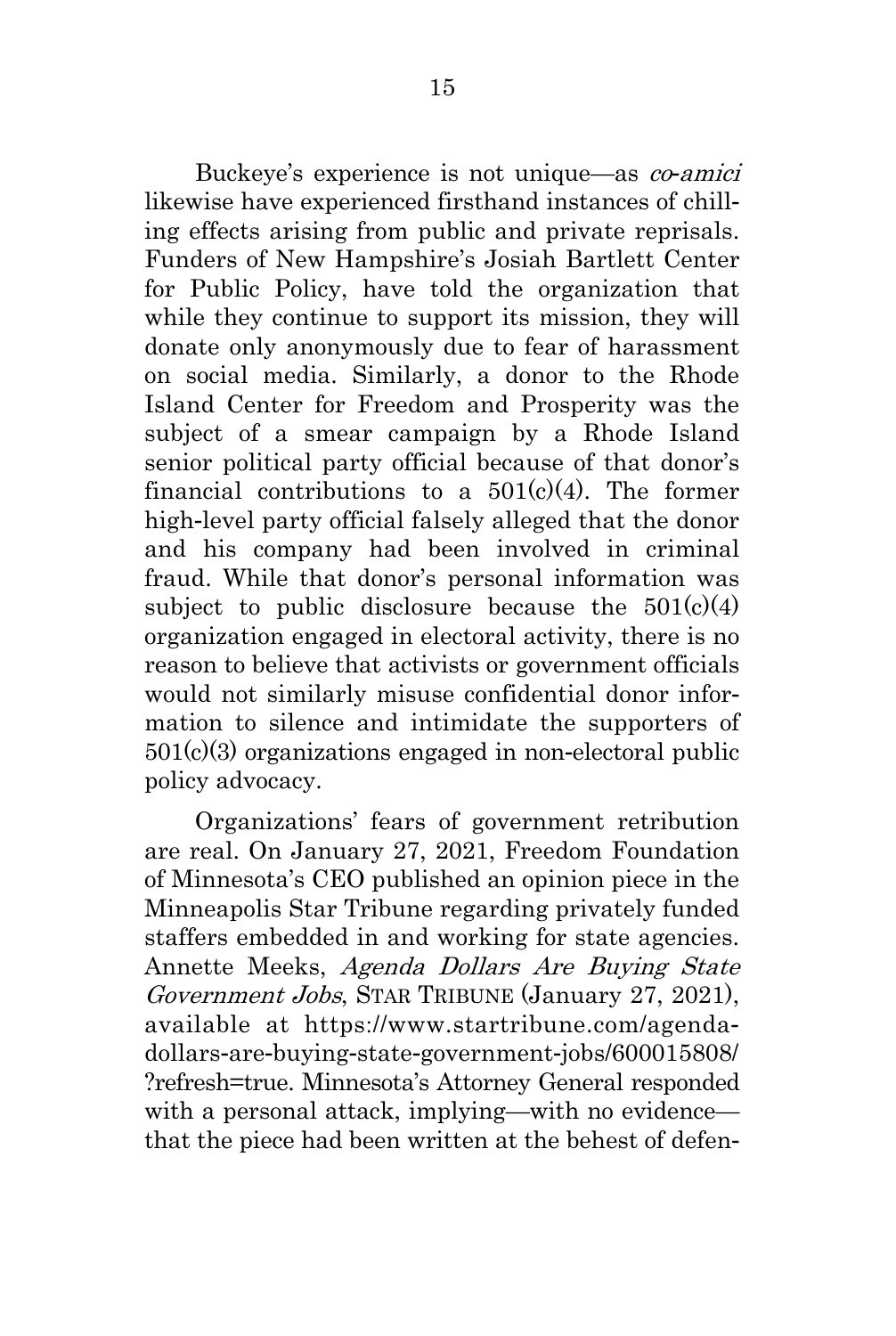dants in consumer protection lawsuits who "happen to be the same as, or closely related to, donors that write checks" to Freedom Foundation of Minnesota. Keith Ellison, Counterpoint from Keith Ellison*:* It's Critics Who Doing Big Money's Bidding, STAR TRIBUNE (February 9, 2021), available at https://www.start ribune.com/counterpoint-it-s-critics-who-are-doingbig-money-s-bidding/600021124/. Notably, Minnesota does not require the disclosure of Schedule B information, and it is unclear how that state's Attorney General obtained information about the identities of Freedom Foundation of Minnesota's donors. Regardless of how their personal information was obtained, asking donors to trust that government officials will limit of use collected private information to legitimate purposes flies in the face of political reality.

Wisconsin's "John Doe" investigations provide yet another troubling example of government-sanctioned harassment that individuals have faced based on the views espoused by organizations they financially support. "Initially a probe into the activities of Governor Walker and his staff, the ['John Doe'] investigation expanded to reach nonprofits nationwide that made independent political expenditures in Wisconsin, including the League of American Voters, Americans for Prosperity, and the Republican Governors Association." Jon Riches, The Victims of "Dark Money" Disclosure*:* How Government Reporting Requirements Suppress Speech and Limit Charitable Giving, at 3 (Aug. 5, 2015), available at https://goldwaterinstitute. org/wp-content/uploads/2015/08/Dark-Money-paper. pdf. The raids targeted individuals associated with

those organizations, some of whom were awakened in the middle of the night by "a persistent pounding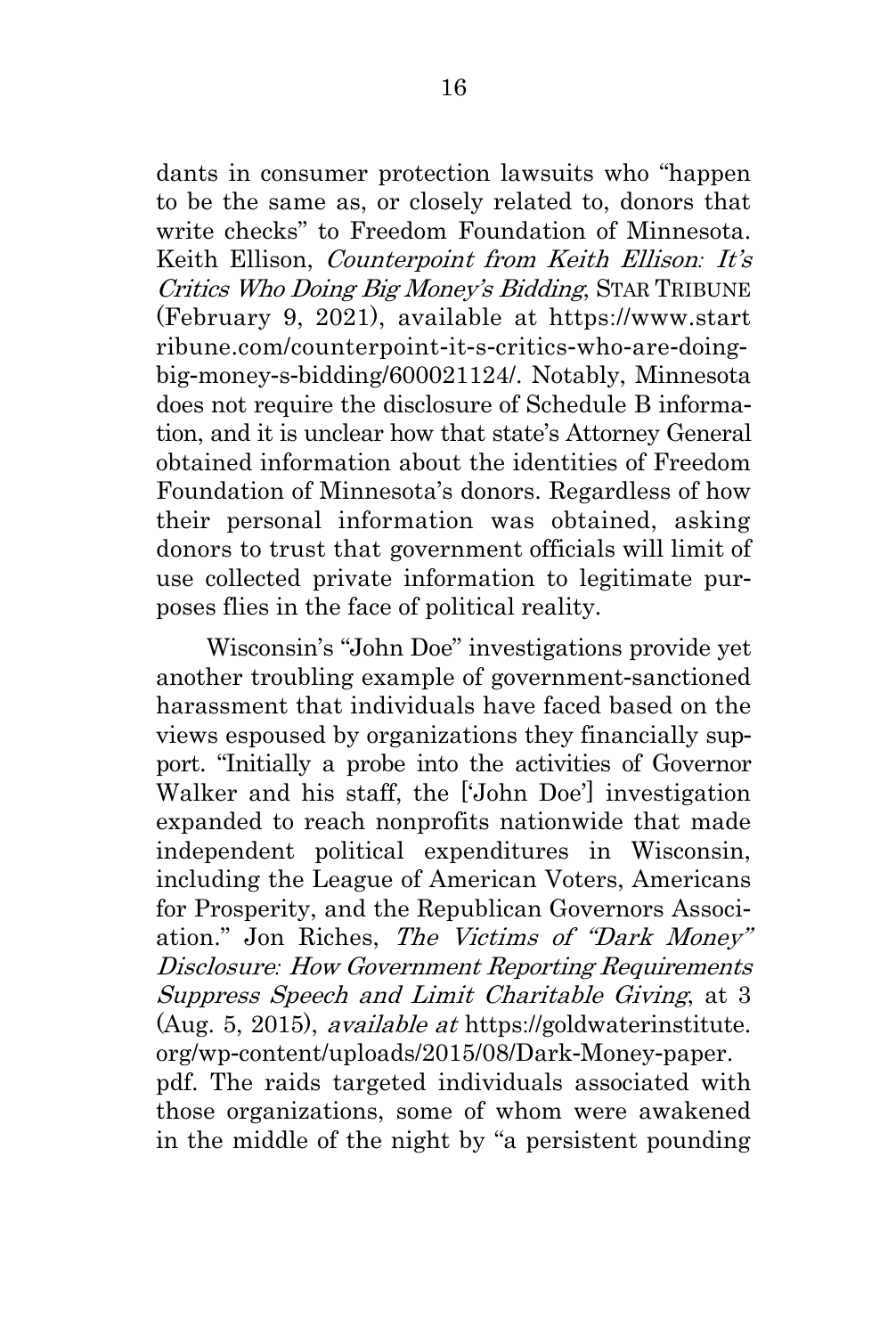on the door," floodlights illuminating their homes, and police with guns drawn. David French, NATIONAL REVIEW, Wisconsin's Shame*:* "I Thought It Was a Home Invasion" (May 4, 2015). These individuals were then forced to watch in silence as investigators rifled through their homes, seeking an astonishingly broad range of documents and information, all because they supported certain political advocacy organizations. Id. The Wisconsin Supreme Court eventually put an end to these unconstitutional investigations, concluding that they were based on a legal theory "unsupported in either reason or law" and that the citizens investigated "were wholly innocent of any wrongdoing." State ex rel. Two Unnamed Petitioners v. Peterson, 866 N.W.2d 165, 211-12 (Wisc. 2015).

In the face of these and other similarly politicallymotivated-threats, there is no doubt that compelled disclosure will make donating to advocacy and public policy organizations like AFPF "less attractive," thereby interfering with "the group's ability to express its message." Rumsfeld v. Forum for Academic and Inst'l Rights, Inc., 547 U.S. 47, 69 (2006).

#### <span id="page-24-0"></span>III. MODERN TECHNOLOGY INCREASES THE CHILLING EFFECT OF CALIFORNIA'S POLICY.

Modern technology has only increased the force of the disclosure-driven chilling effects. After all, once donors' names and addresses become public, "anyone with access to a computer could compile a wealth of information about [them], including":

the names of their spouses and neighbors, their telephone numbers, directions to their homes, pictures of their homes, information about their homes . . . , information about any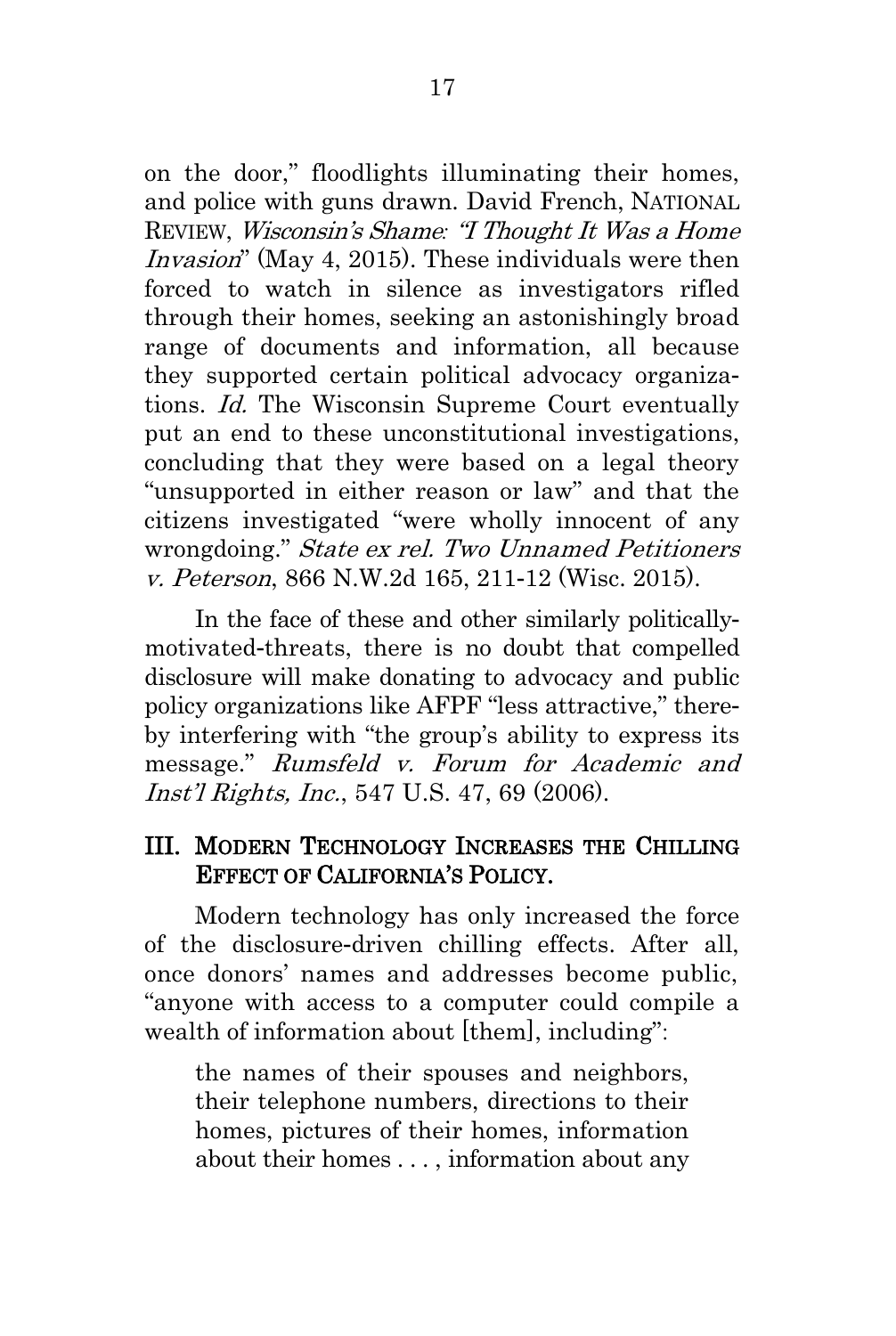motor vehicles they own, any court case in which they were parties, any information posted on a social networking site, and newspaper articles in which their names appeared (including such things as wedding announcements, obituaries, and articles in local papers about their children's school and athletic activities).

#### Doe, 561 U.S. at 208 (2010) (Alito, J., concurring).

And because modern technology "allows mass movements to arise instantaneously and virally," "[a]ny individual or donor supporting virtually any cause is only a few clicks away from being discovered and targeted" for harassment or worse. Nick Dranias, In Defense of Private Civic Engagement*:* Why the Assault on "Dark Money" Threatens Free Speech–and How to Stop the Assault at 16 (Apr. 2015), available at https://www.heartland.org/\_template-assets/documents/ publications/03-13-15\_dranias\_civic\_engagement.pdf. Indeed, such harassment has already occurred, and in California no less. After California published the names and addresses of individuals who had supported Proposition 8, a ballot initiative that amended California's constitution to define marriage, opponents of the measure "compiled this information and created Web sites with maps showing the locations of the homes or businesses of Proposition 8 supporters." Citizens United, 558 U.S. at 481 (Thomas, J., dissenting); see also Doe, 561 U.S. at 208 (Alito, J., concurring) (describing similar efforts in Washington). Some individuals were harassed others: lost their jobs; others faced death threats—all because they supported Proposition 8 and California released their personal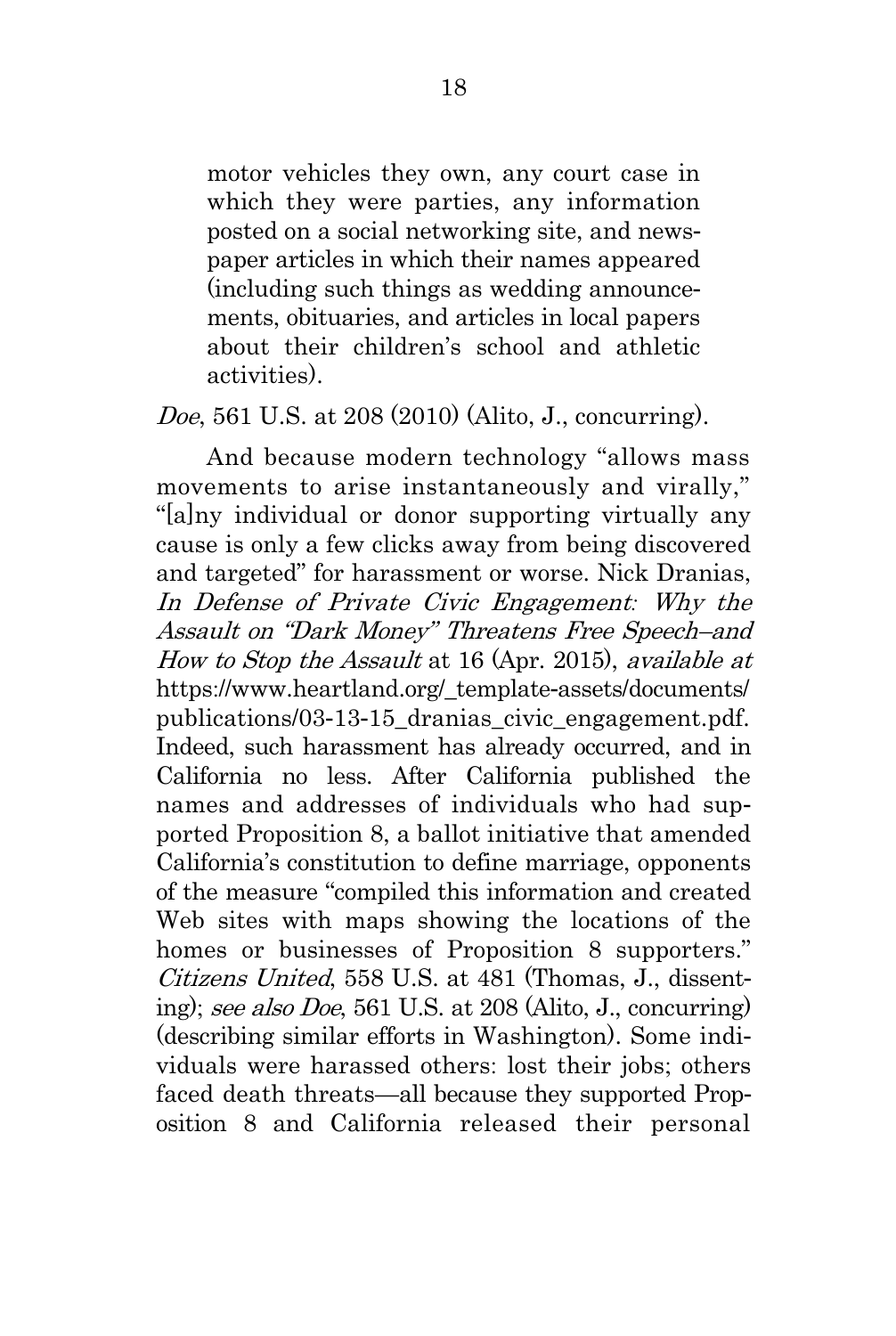information to the public. See Citizens United, 558 U.S. at 481-82 (Thomas, J., dissenting).

Compelled disclosure raises particularly troubling questions when combined with the intemperate statements arising in the political sphere. The Buckeye Institute's experience in the Medicaid expansion debate is instructive. Some proponents of Medicaid expansion charged that political opposition to the proposal was "killing people." See, e.g., Jared Bernstein, Life and Death . . . and Medicaid, WASH. POST., Nov. 11, 2019, https://www.washingtonpost.com/outlook/2019/11/11/ life-death-medicaid; see also DAILY KOS, infra. ("Florida Governor Rick Scott is now officially a killer, and Charlene Dill is one of his victims.") In fact, Ohio's former governor John Kasich, who also supported Medicaid expansion, speculated that those who opposed the policy would have to answer for it in the next life. See Joe Hallett and Cathryn Candisky, Kasich Makes Faith Argument for Medicaid, COLUMBUS DISPATCH (June 18, 2013) https://www.dispatch.com/article/2013 0618/NEWS/306189639. An anonymous blogger was more direct: "Burning in hell is a slap on the wrist compared to the punishment [Medicaid expansion opponents] really deserve." Formerly Apathetic, Is Rick Scott Guilty of Murder? DAILY KOS, (March 26, 2014). https://www.dailykos.com/stories/2014/3/26/ 1287489/-Is-Rick-Scott-guilty-of-murder. Political rhetoric has consequences, and those consequences can be unpredictable. Just as Henry II's lament—"will no one deliver me this turbulent priest?"—sealed Thomas à Becket's fate, partisans unfortunately do occasionally read fiery political rhetoric, and take aggressive action—either through virtual tools or in person based upon this type of government-mandated disclo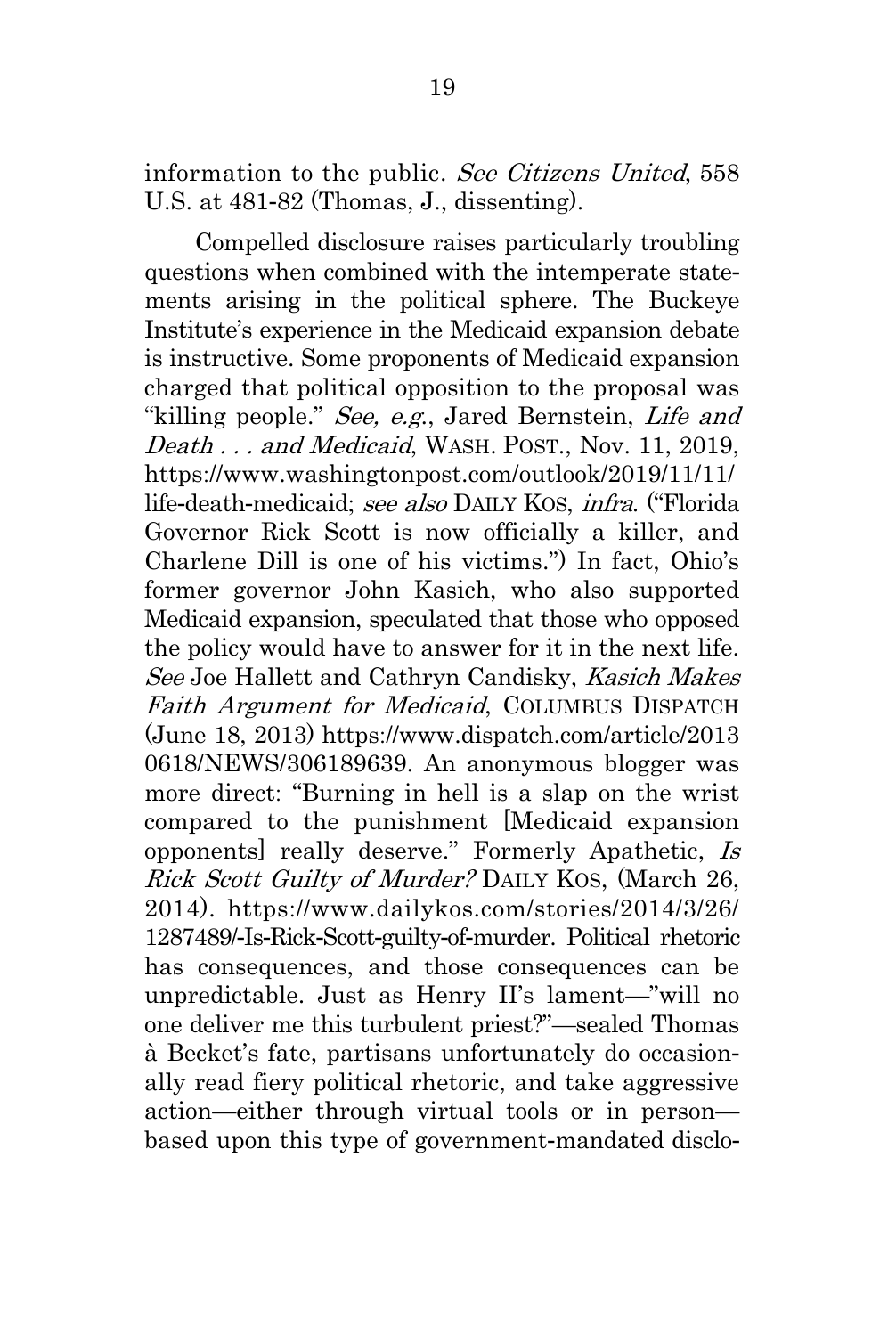sure about supporters of those causes. See Robert Dodsley, THE CHRONICLE OF THE KINGS OF ENGLAND, FROM WILLIAM THE NORMAN TO THE DEATH OF GEORGE III (1821), J. Fairburn. P. 27 https://archive.org/ details/chroniclekingse00saddgoog

In short, the "deterrent effect" that disclosure of membership and donor lists will have on "the free enjoyment of the right to associate" is even more significant in today's Internet age than it was when this Court decided cases like NAACP, Shelton, and Talley. See NAACP, 357 U.S. at 46.



#### **CONCLUSION**

<span id="page-27-0"></span>For the reasons stated above, the decision of the United States Court of Appeals for Ninth Circuit should be reversed.

Respectfully submitted,

JAY R. CARSON COUNSEL OF RECORD ROBERT ALT THE BUCKEYE INSTITUTE 88 EAST BROAD ST., SUITE 1300 COLUMBUS, OH 43215 (614) 224-4422 J.CARSON@WEGMANLAW.COM

COUNSEL FOR AMICI CURIAE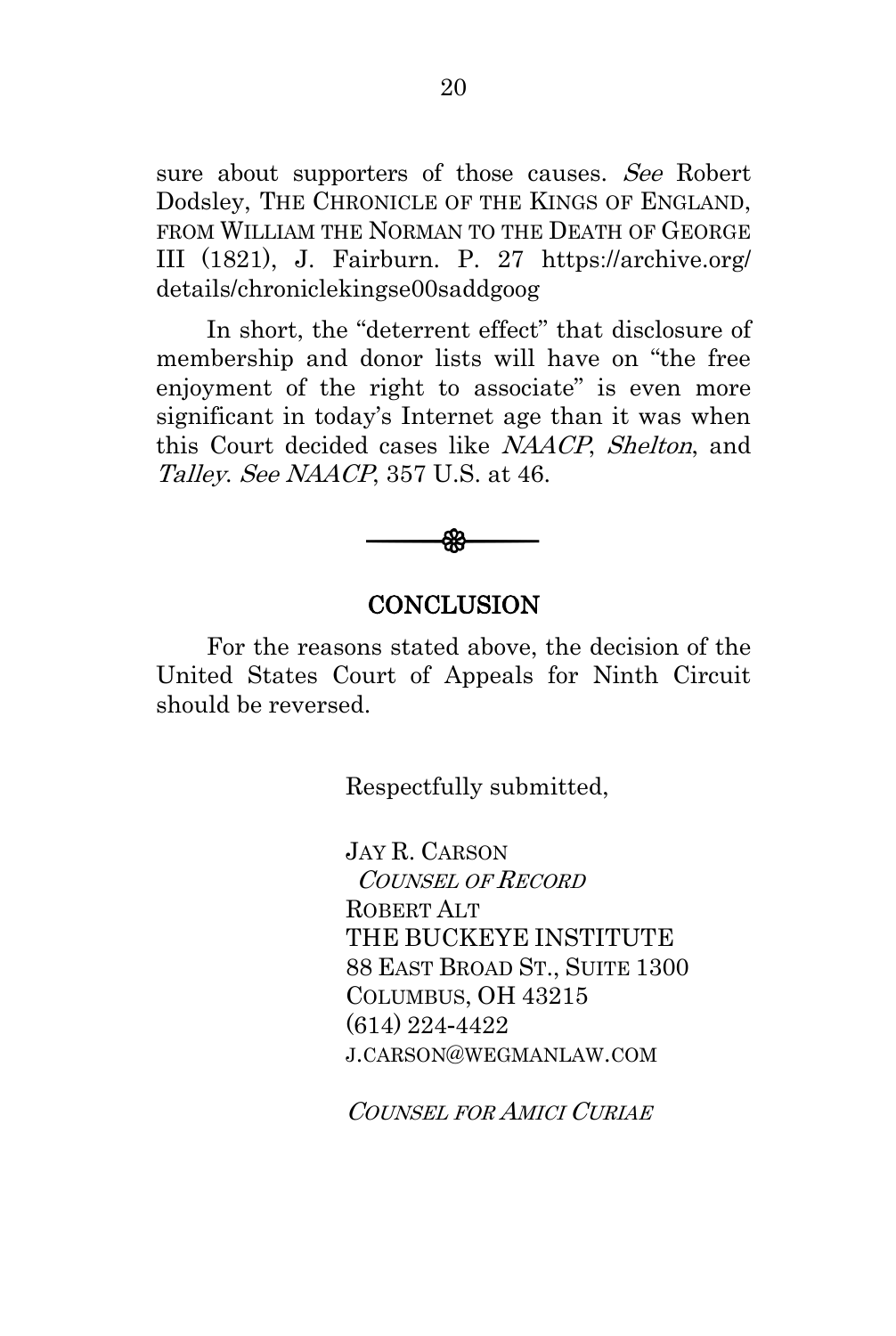MARCH 1, 2020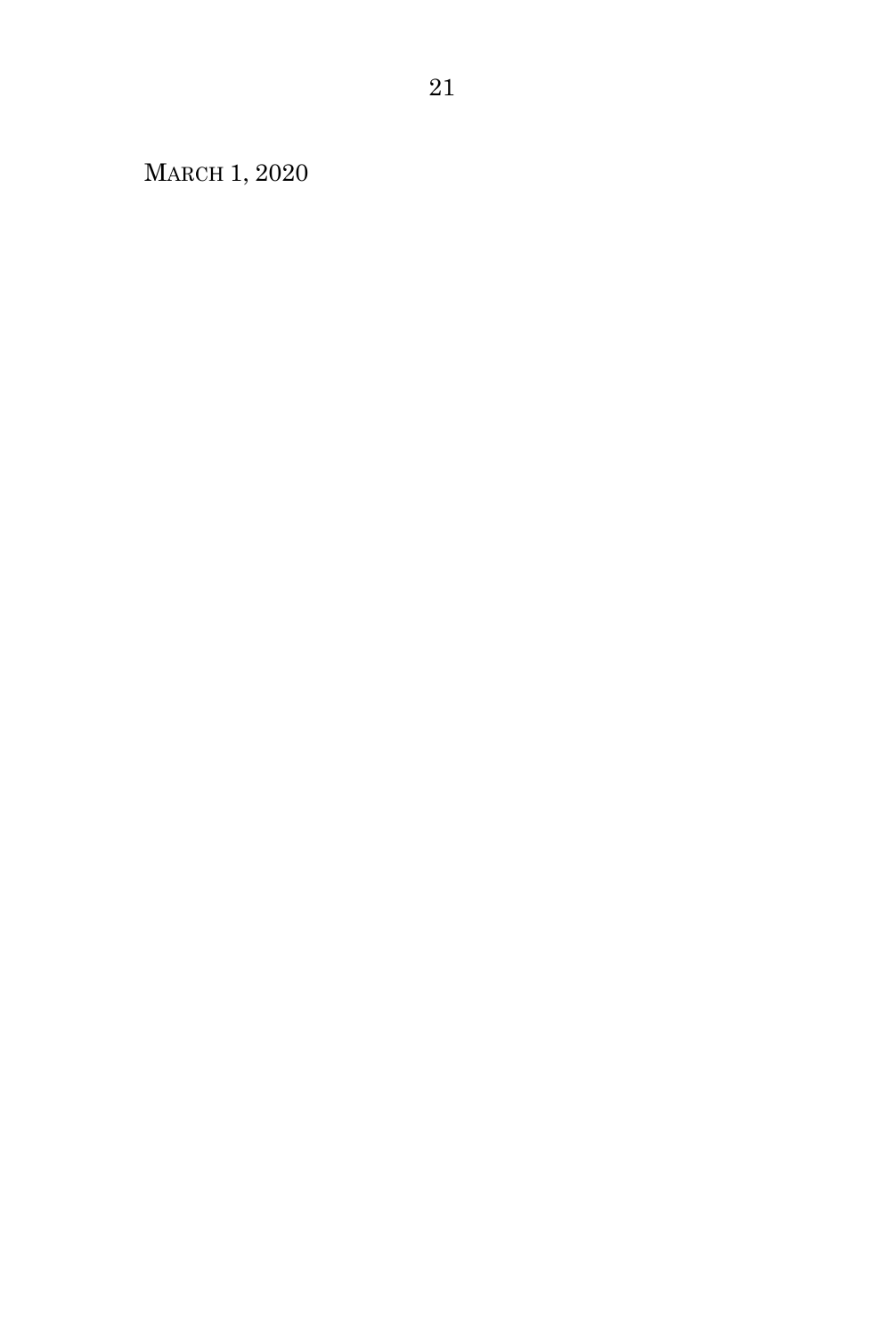## APPENDIX

The Buckeye Institute is a non-partisan, nonprofit, and tax-exempt organization, as defined by section  $501(c)(3)$  of the Internal Revenue code. As such, it relies on support from individuals, corporations, and foundations that share a commitment to individual liberty, free enterprise, personal responsibility, and limited government. The Buckeye Institute vigorously defends the right of these donors to associate with Buckeye anonymously if they so choose, without subjecting their contribution to inclusion on a government list.

Buckeye does not engage in partisan political activity. It does not make campaign contributions, endorse candidates, or make independent expenditures for or against candidates for state, local, or federal office. Still, the policies that Buckeye advocates and the litigation it undertakes are not always politically popular, at least among governmental entities that Buckeye reproaches or sues and donors to Buckeye's efforts are rightly concerned that if required to disclose their support for the organization, they will face reprisal, whether directly from state actors, or from members of the public responding to inflammatory political rhetoric. Buckeye thus has a substantial interest in the important question presented in this case, namely, whether outside of the electoral context, a State may demand an unredacted list of all significant donors to a non-profit organization without narrowly tailoring such requirement to a specific showing of need.

Alaska Policy Forum is a non-partisan nonprofit organization which works to empower and edu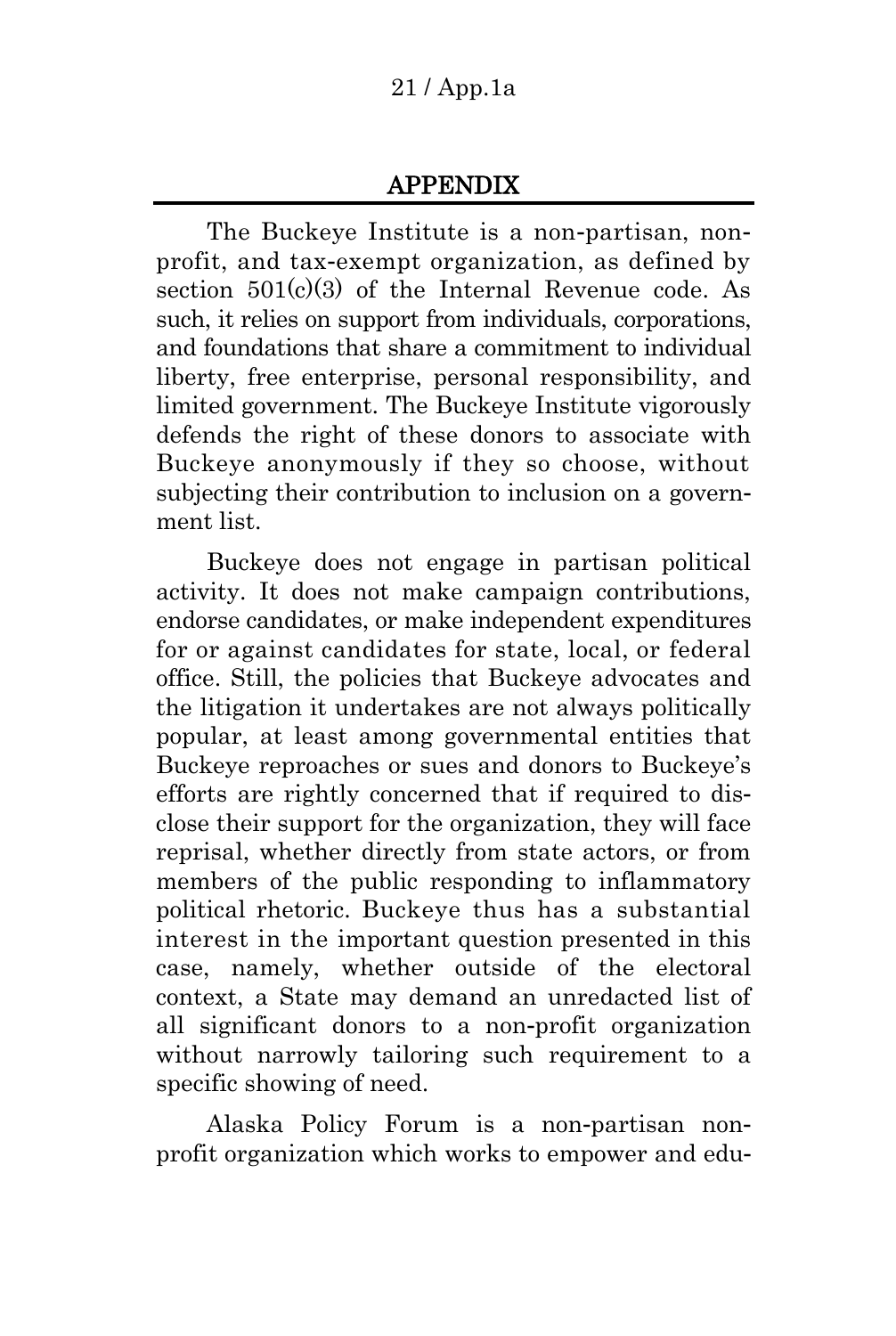cate Alaskans and policymakers by promoting policies that grow freedom for all. Under Section  $501(c)(3)$  of the Internal Revenue Code, it is a tax-exempt educational organization.

Citizen Action Defense Fund is a "watchdog" for all Washingtonians, helping to ensure that state and local governments play by the rules and that the public's constitutional rights are protected. It is currently seeking recognition as a  $501(c)(3)$  tax-exempt organization from the IRS, and it has an interest in ensuring that it is not required to disclose confidential information about its donors.

The Commonwealth Foundation transforms freemarket ideas into public policies so all Pennsylvanians can flourish. The Commonwealth Foundation's vision is that Pennsylvania once again writes a new chapter in America's story by ensuring all people have equal opportunity to pursue their dreams and earn success. Since the Commonwealth Foundation began fighting for freedom in Pennsylvania in 1988, it has saved taxpayers billions of dollars, brought greater knowledge of free-market principles and happenings in Harrisburg to millions of fellow citizens, and helped enable hundreds of thousands of families to choose a school for themselves.

The Commonwealth Foundation has closely followed the discussion around donor privacy and engaged with state lawmakers over legislative proposals relating to the treatment of non-profit organizations and their donors.

The Empire Center for Public Policy, Inc., is an independent, non-partisan, non-profit think tank based in Albany, New York. The Center's mission is to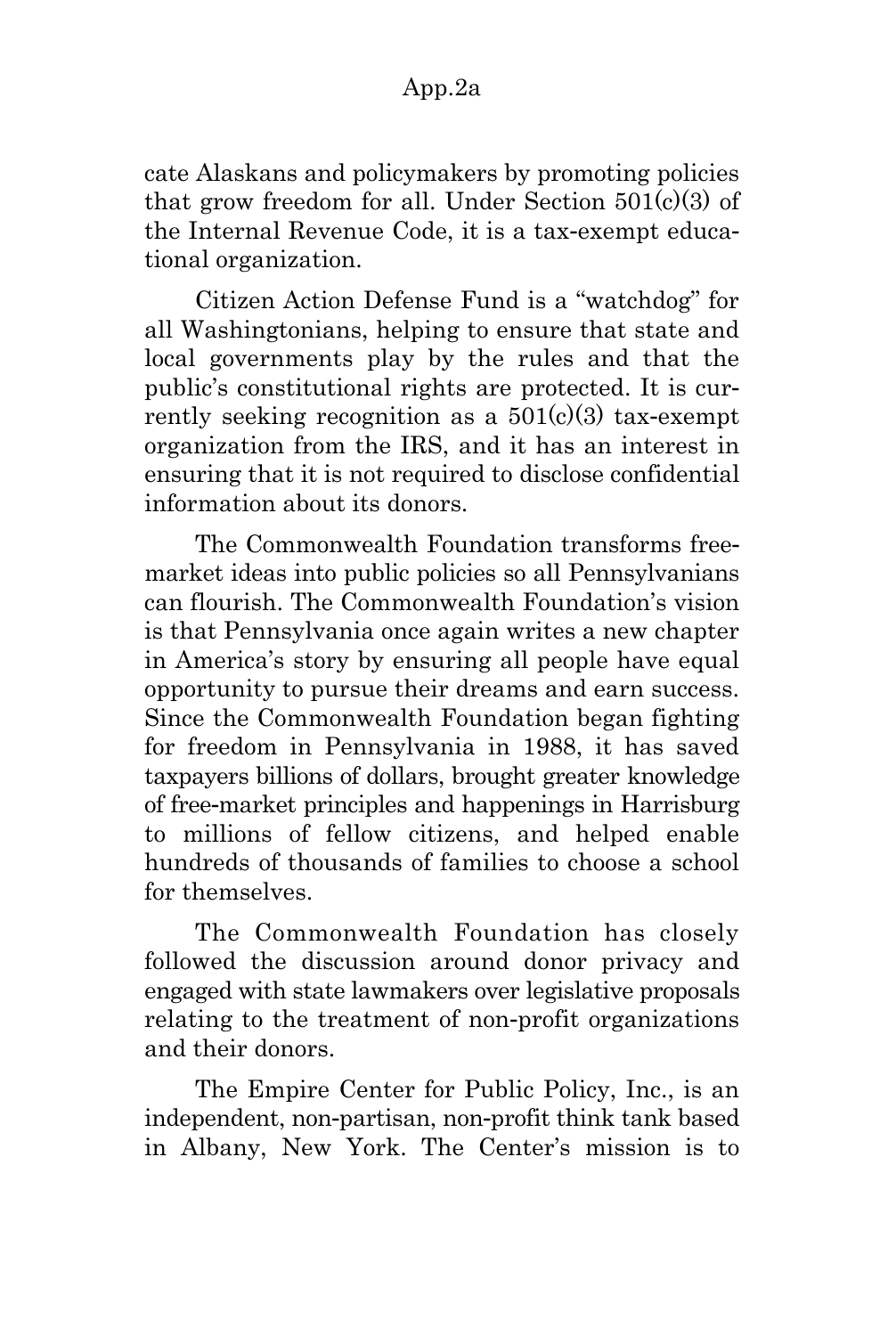make New York a better place to live and work by promoting public policy reforms grounded in freemarket principles, personal responsibility, and the ideals of effective and accountable government.

Foundation for Government Accountability ("FGA") is a Florida nonprofit corporation organized under Section 501(c)(3) of the Internal Revenue Code that works to eliminate dysfunctional public policies that trap individuals in cycles of dependency and prevent them from experiencing the dignity, self-sufficiency, and empowerment of work. FGA is supported by voluntary donations from dozens of individuals and private foundations, many of whom expressly ask FGA to keep private their identify and giving history.

Freedom Foundation of Minnesota is an independent, nonprofit educational and research organization dedicated to supporting free market principles and liberty-based public policy initiatives for a better Minnesota. As a donor-supported  $501(c)(3)$  organization, it has an interest in opposing donor disclosure requirements like the one at issue in this case.

The Georgia Center for Opportunity is a  $501(c)(3)$ nonprofit, non-partisan organization that seeks to remove barriers to ensure that every person, no matter their race, past mistakes, or the circumstances of their birth, has access to a quality education, fulfilling work, and a health family life. As a donor-supported organization, it opposes the donor disclosure requirements at issue in this case, which it believes violate the First Amendment.

The Illinois Policy Institute is a nonpartisan, nonprofit public policy research and education organ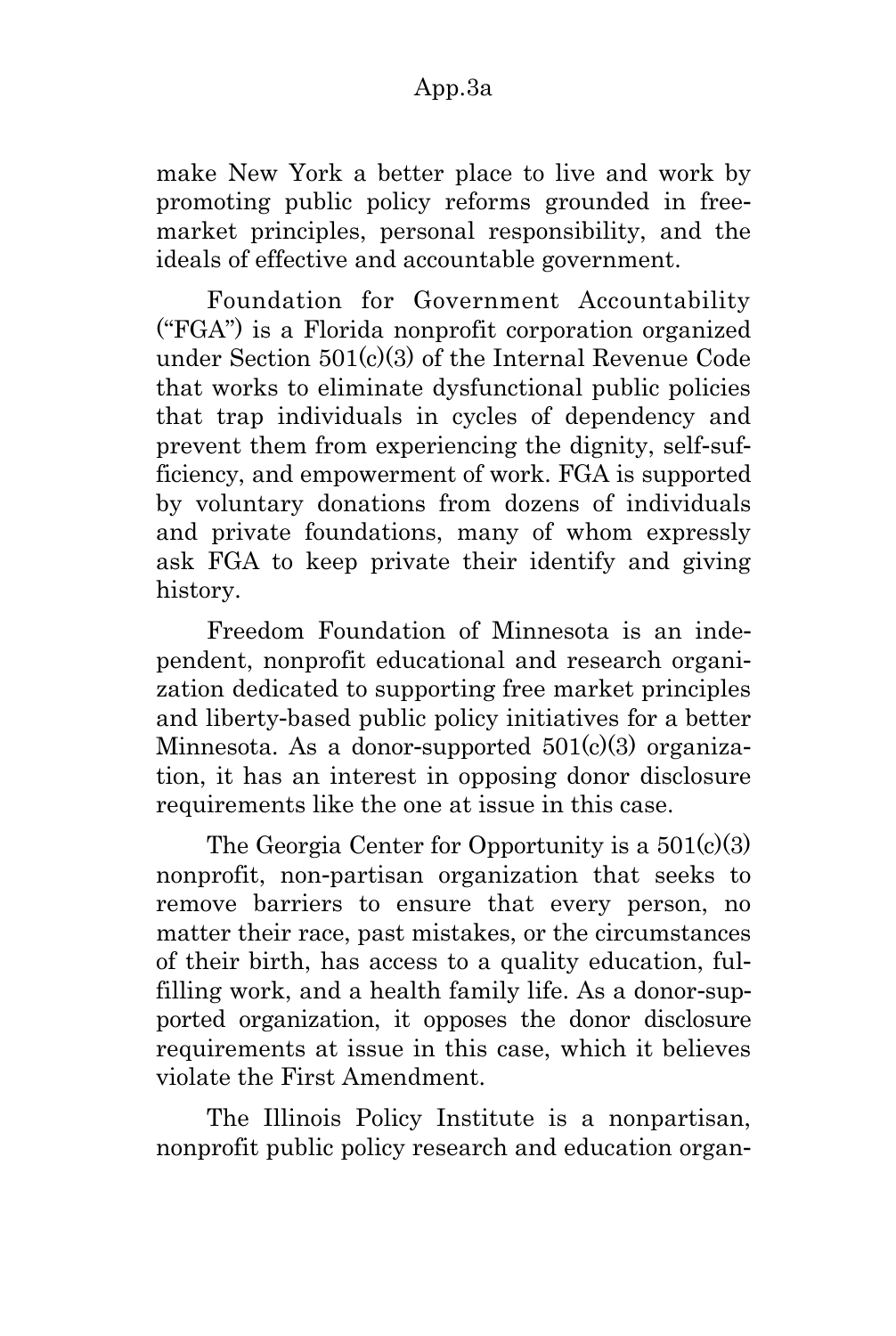ization that promotes personal and economic freedom in Illinois, funded by the voluntary contributions of its supporters. The Institute's policy work includes budget and tax policy, labor policy, good government, and jobs and economic growth.

The Institute believes its donors' First Amendment right to freedom of association would be threatened by the required disclosure of their donations to state governments. Moreover, the Illinois Policy Institute has supporters that include foundations and donors who are former or part-time Illinois residents who now are based in or reside in California. To solicit those persons for support, the Institute is required to provide California the Institute's Schedule B. The Illinois Policy Institute believes these donors have the right to associate with the Institute anonymously. They should not be forced to submit their information to any state government bodies. Such mandatory disclosure threatens donors' and the Institute's rights to freedom of association and the ability of the Institute to raise funds to support its work.

Independence Institute is a nonpartisan public policy research organization founded on the eternal principles of the Declaration of Independence. The Institute's scholarship, including articles by Research Director David Kopel and Senior Fellow Robert Natelson, was cited last term in New York State Rifle & Pistol Association v. City of New York (Alito, J., dissenting); Espinoza v. Montana Dept. of Revenue (Alito, J., concurring); and *Rogers v. Grewel* (Thomas, J., dissenting from denial of cert.).

Additionally, Senior Fellow Natelson was previously cited in Upstate Citizens for Equality, Inc v. United States (2017) (Thomas, J., dissenting); Arizona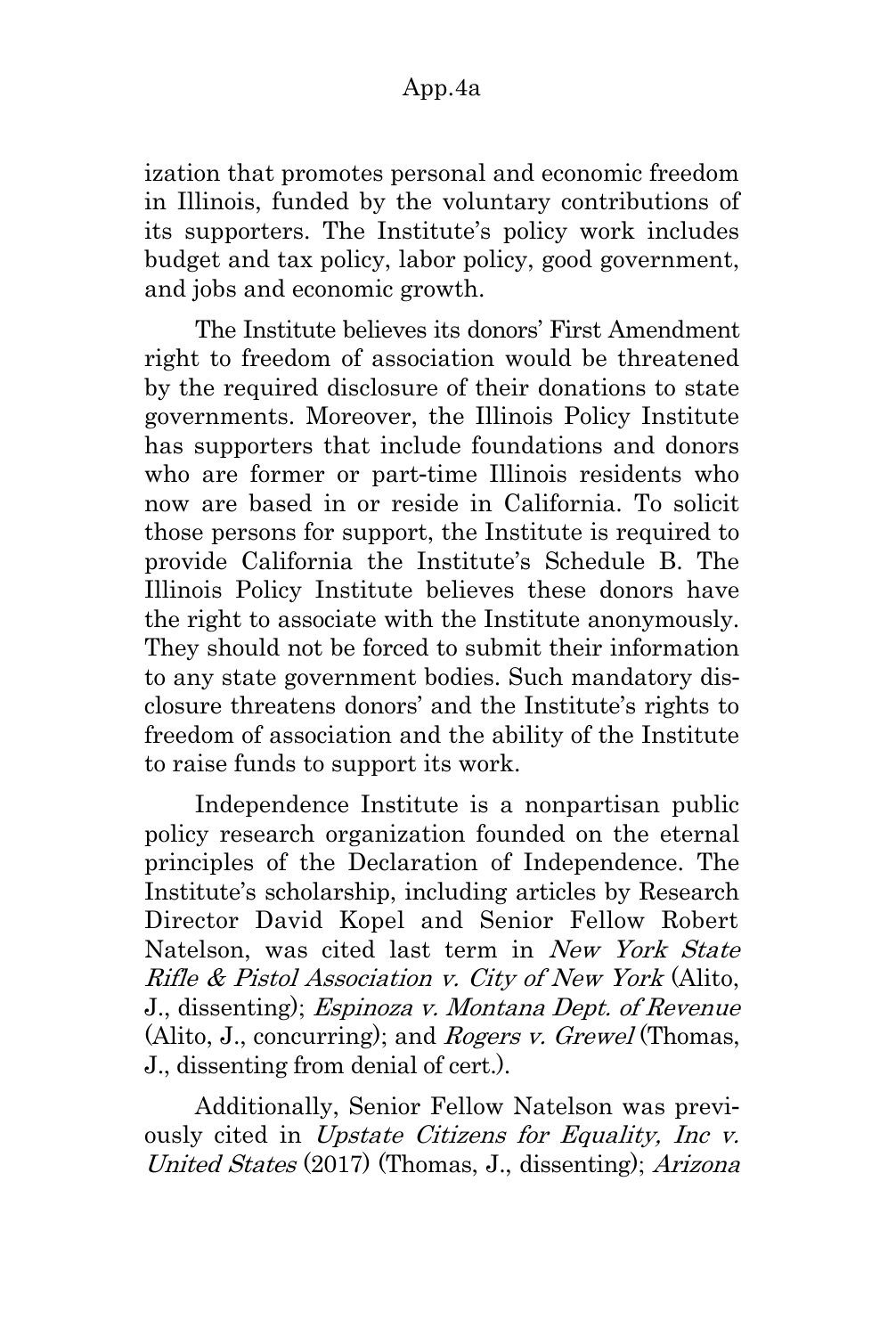### App.5a

State Legislature v. Arizona Independent Redistricting  $Comn$  (2015) (Roberts, C.J., dissenting); N.L.R.B. v. Noel Canning (2014) (Scalia, J., concurring); Town of Greece, N.Y. v. Galloway  $(2014)$  (Thomas, J., concurring in part); Adoptive Couple v. Baby Girl (2013) (Thomas, J. concurring); and Arizona v. Inter Tribal Council of Arizona, Inc. (2013) (Thomas, J., dissenting).

The Institute's amicus briefs in *District of* Columbia v. Heller (2008) and McDonald v. City of Chicago (2010) (under the name of lead amicus Int'l Law Enforcement Educators & Trainers Association (ILEETA)) were cited in the opinions of Justices Breyer (Heller), Alito (McDonald), and Stevens (McDonald).

The James Madison Institute is a Florida-based research and educational organization that advocates for policies consistent with the framework set forth in the U.S. Constitution and such timeless ideals as limited government, economic freedom, federalism, and individual liberty coupled with individual responsibility. The Institute is a non-profit, tax exempt organization under Section 501(c)(3) of the IRC based in Tallahassee, Florida. It opposes any attempt by government to force nonprofit organizations to reveal their donors, and it believes that such disclosure requirements chill the exercise of important First Amendment rights.

The John Locke Foundation was founded in 1990 as an independent, nonprofit think tank. We employ research, journalism, and outreach to promote our vision for North Carolina—of responsible citizens, strong families, and successful communities. We are committed to individual liberty and limited, constitutional government.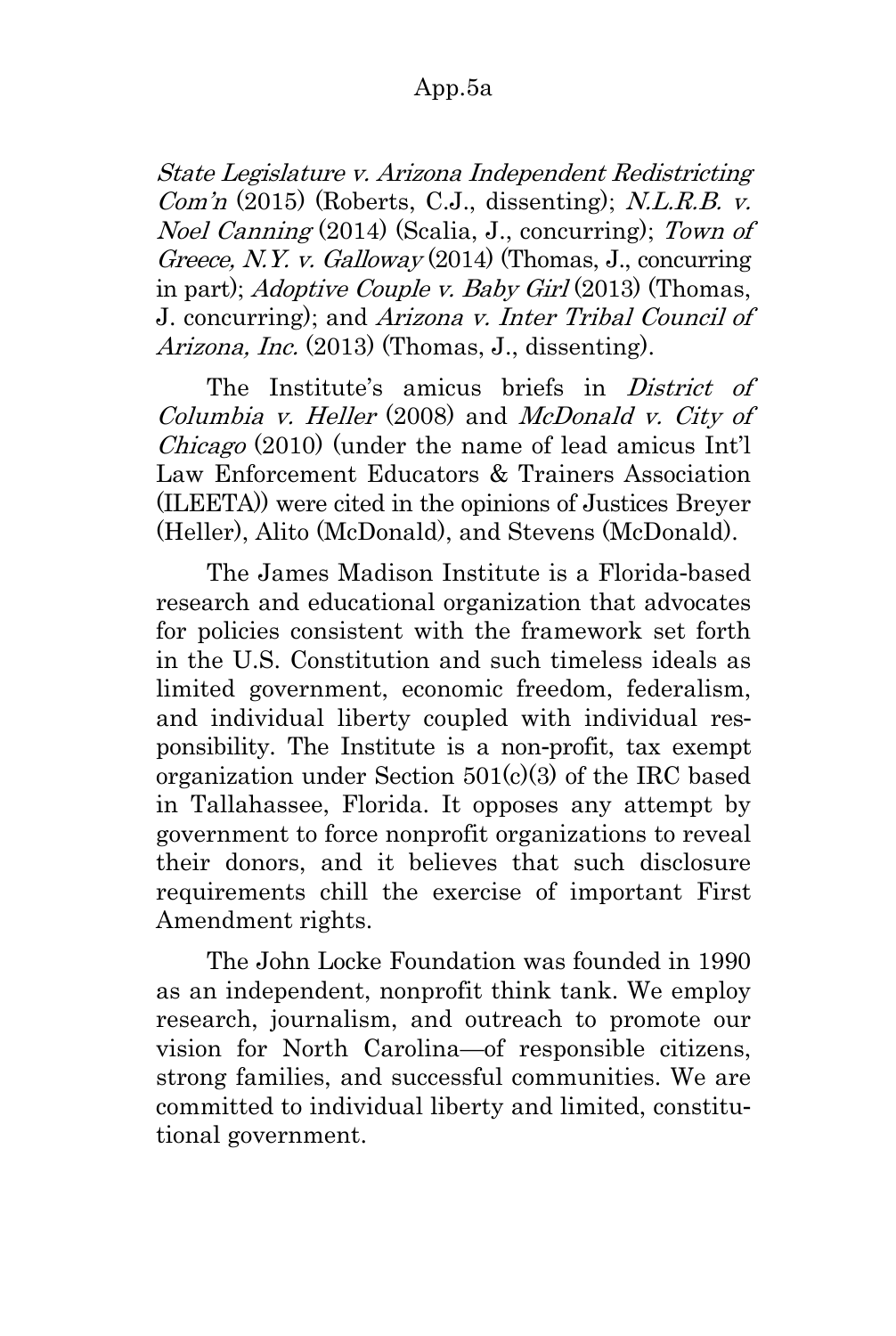The John Locke Foundation has advocated donor privacy for many years, not just because we want to protect the privacy of our own donors and ensure that they are safe from harassment, but because attacks on donor privacy are attacks on free expression. Freedom of speech, freedom of the press, the right to assemble, and the right to petition the government for a redress of grievances are vitally important, fundamental rights that are essential for the operation of our Republican system of government and for the survival of our free society. All four are guaranteed by the U.S. Constitution and by the constitutions of most states, including North Carolina. Regulations that force nonprofits to disclose the names of their donors make people afraid to exercise those important, fundamental rights, which is why we oppose them.

The John K. MacIver Institute for Public Policy is a Wisconsin-based nonprofit organization that promotes free markets, individual freedom, personal responsibility, and limited government. As a  $501(c)(3)$ organization, it is concerned with any attempts by the government to force such organizations to disclose confidential donor information.

The Josiah Bartlett Center for Public Policy is a non-profit educational organization whose mission is to develop and advance practical, free market policies that promote prosperity and opportunity for all. As  $501(c)(3)$  organization that has been the subject of malicious and knowingly false attacks about its work, we've experienced attempts by political activists to discredit and damage our organization with lies and baseless smears. Activists have attempted to smear our founders, board members, former board members, and known donors. Without donor privacy protections,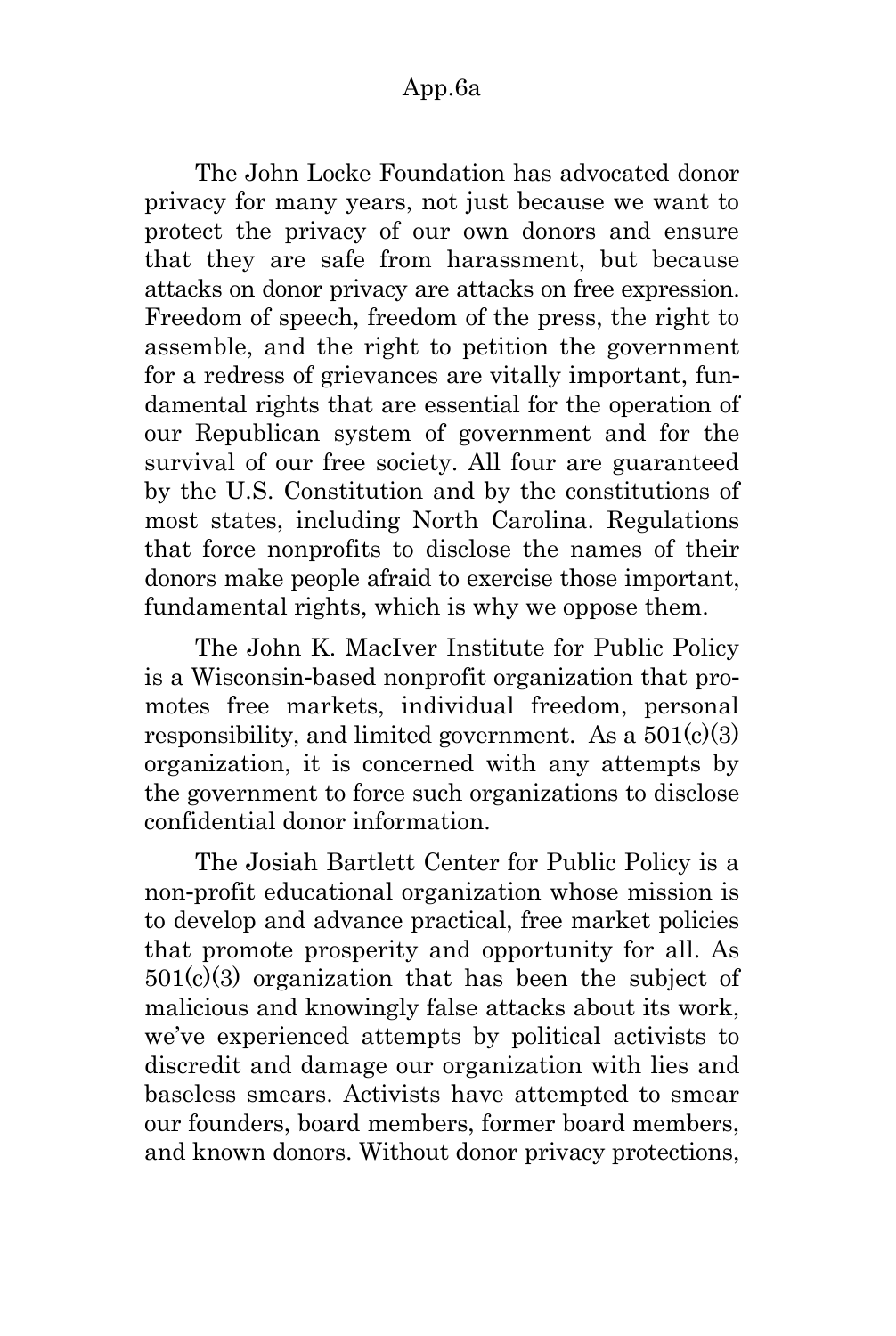there is no doubt that activists would go after every one of our donors in an attempt to defund our organization. Given our experience, we strongly oppose any requirement that non-profits disclose confidential information about their donors.

Kansas Justice Institute is a non-profit, publicinterest litigation firm committed to defending against government overreach and abuse. KJI believes the First Amendment protects against government compelled disclosure of a group's membership and contributor lists.

The Kirkwood Institute, Inc. is a nonprofit corporation formed under the laws of the State of Iowa. Its mission is, in part, to advance constitutional governance in the State of Iowa by advocating for the enforcement of rights guaranteed to all Iowans by the Constitution of the State of Iowa and the Constitution of the United States. The Kirkwood Institute solicits donations from individuals who wish to advance constitutional governance, individual liberty, and the separation of powers. Many of these individuals fear retaliation from members of the public, including elected officials, due to their engagement in policy issues.

Landmark Legal Foundation is a national public interest law firm with offices in Kansas City, Missouri, and Leesburg, Virginia. Thousands of private individuals and charitable foundations from every state in the union support Landmark through charitable contributions. Landmark defends the Constitution's separation of powers; promotes free, fair, and secure elections; supports the enforcement of immigration laws; and represents families who have lost loved ones at the hands of individuals illegally present in the United States. Donor privacy secures fundamen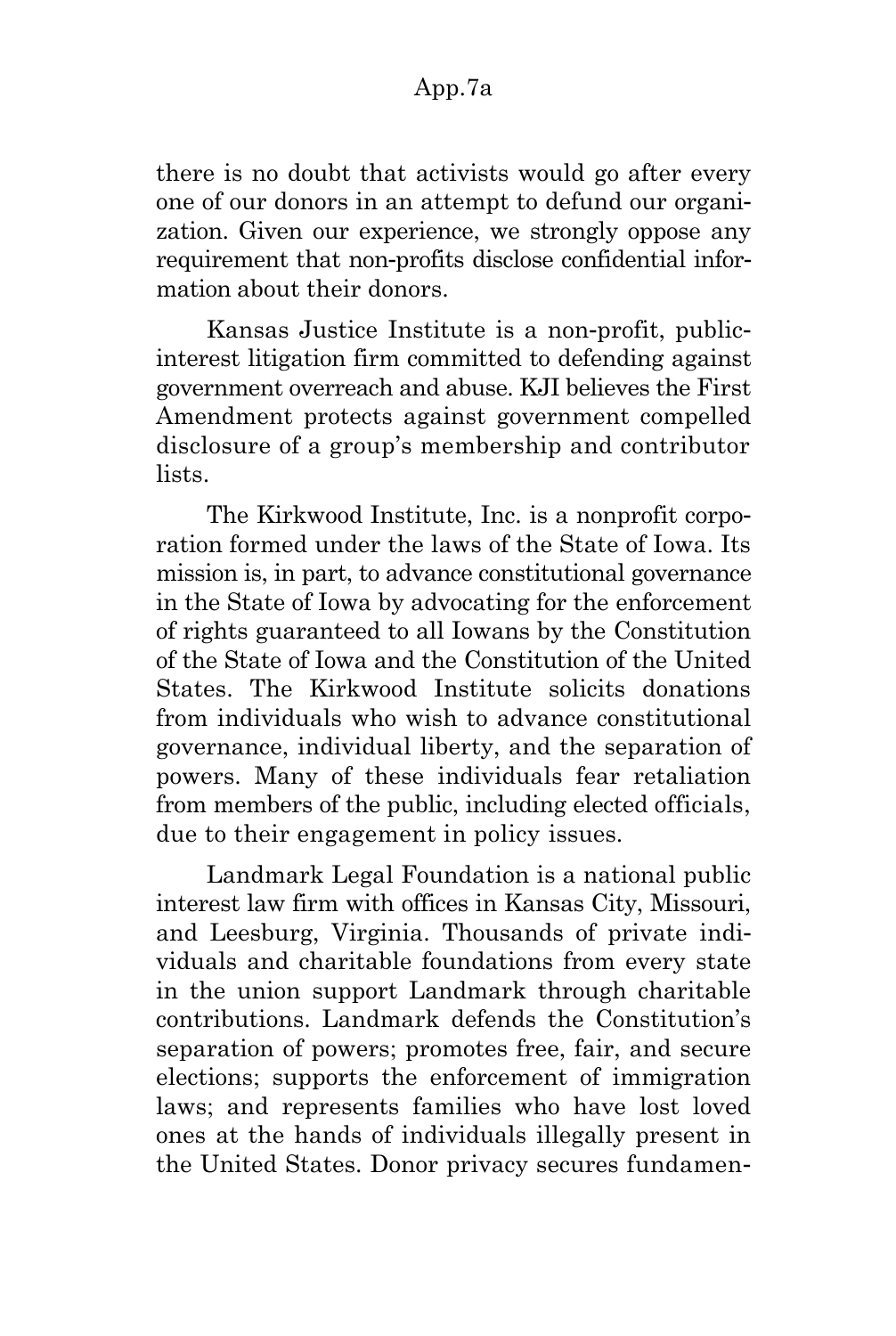tal First Amendment rights and in the current political climate is essential to protect Landmark's supporters from intimidation, threats, and potential violence.

Libertas Institute is a Utah-based  $501(c)(3)$  nonprofit "think tank" and educational organization. Its mission is to change hearts, minds, and laws to build a freer society by creating and implementing innovative policy reforms and exceptional educational resources. Libertas has supported state-level donor privacy legislation in the past, and it was a party to Utah Taxpayers Association v. Cox, a successful challenge to a Utah law that would have required nonprofits to disclose confidential donor information to state regulators.

The Mackinac Center for Public Policy is a Michigan-based, nonpartisan research and educational institute advancing policies fostering free markets, limited government, personal responsibility, and respect for private property. The Center is a  $501(c)(3)$  organization founded in 1987.

The Mackinac Center fundraises in 49 states and has for decades had to file a Schedule B with its IRS Form 990."

The Maine Policy Institute is a  $501(c)(3)$  nonprofit, tax-exempt educational organization that works to advance individual liberty and economic freedom in Maine. Maine Policy conducts detailed and timely research, develops public policy solutions, educates the public, and engages with lawmakers to foster a greater sense of liberty in Maine. It opposes any state law or regulation requiring nonprofits to reveal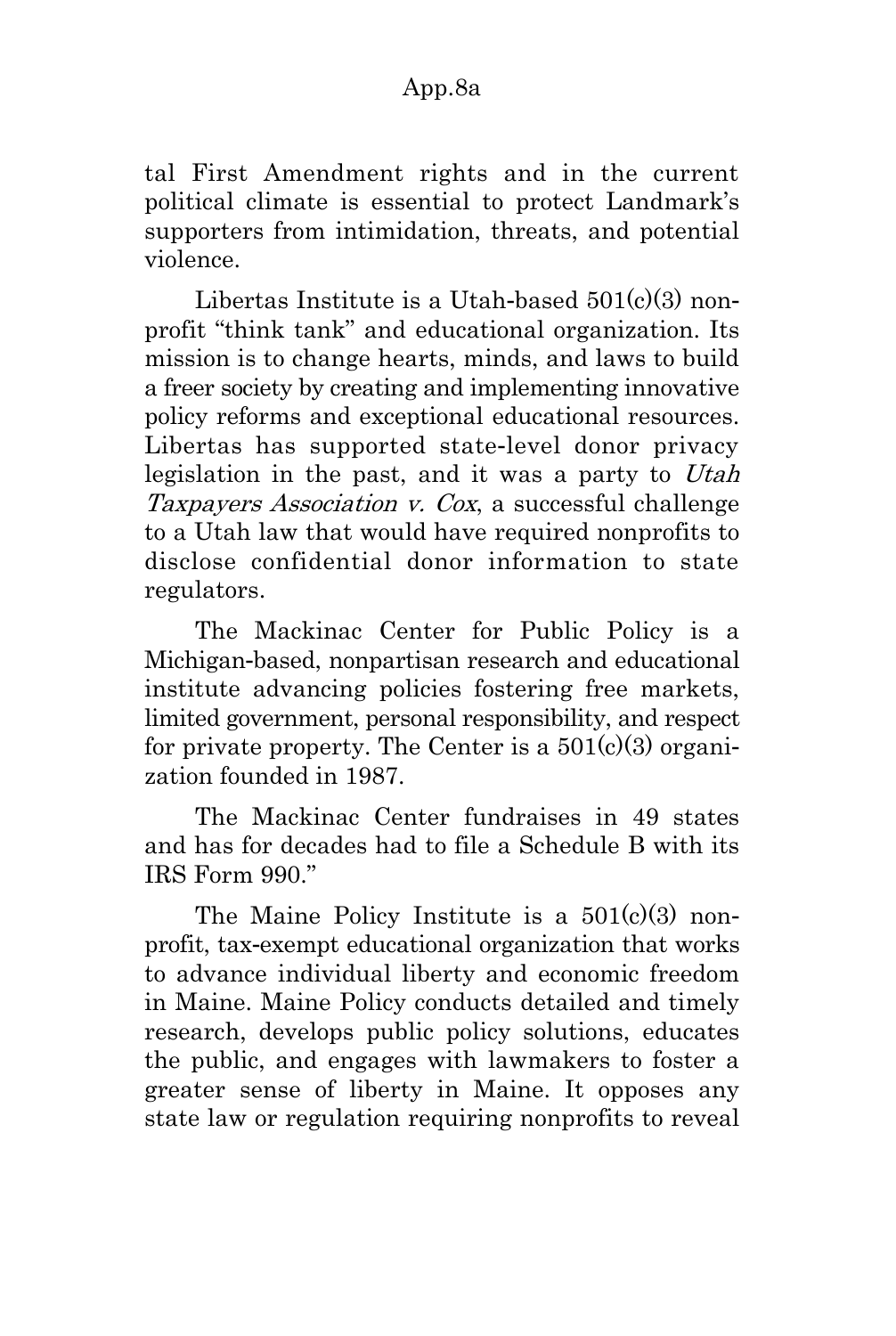### App.9a

their donors, as such requirements chill the exercise of protected First Amendment rights.

The Nevada Policy Research Institute ("NPRI") is a nonpartisan education and research organization dedicated to advancing the principles of economic and individual freedom. The Institute's primary areas of focus are education, labor, government transparency and fiscal policy. NPRI is a non-profit, tax exempt organization under Section 501(c)(3) of the IRC based in Las Vegas, Nevada, and it opposes attempts by government to require it to disclose confidential donor information.

Palmetto Promise Institute is a  $501(c)(3)$  nonprofit organization that promotes policy solutions to advance a free and flourishing South Carolina. It seeks to protect the First Amendment rights of its donors and supporters.

The Pelican Institute for Public Policy is a nonprofit and nonpartisan research and educational organization, and the leading voice for free markets in Louisiana. The Institute's mission is to conduct scholarly research and analysis that advances sound policies based on free enterprise, individual liberty, and constitutionally limited government. The Institute has an interest in protecting Louisiana citizens' First Amendment rights.

The Public Trust Institute (PTI) is a Coloradobased, non-profit, public-interest law firm with a particular focus on free speech and free association, taxpayers' rights, open and accountable government, and educational opportunity. PTI represents all of its clients on a pro bono basis. It pursues cases where the legal issues at stake are important to the public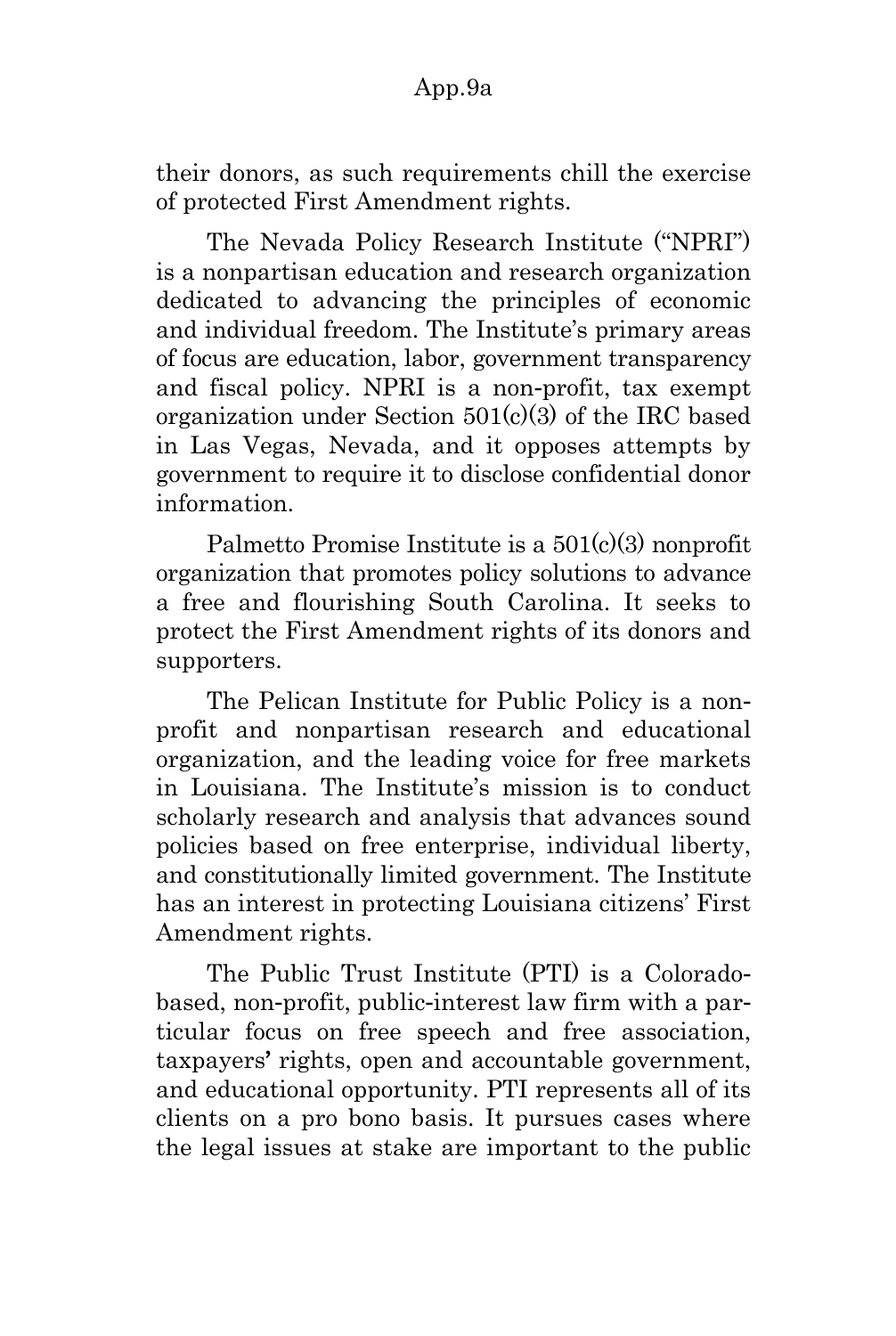interest but fee-based representation from private counsel is not viable. PTI is funded entirely by private donations and is only able to provide these important services because of the generosity of its donors. Given the sometimes-controversial issues involved in PTI's litigation, the organization closely guards its donors' privacy, and some of its donations are given on explicit promises of anonymity.

The Rhode Island Center for Freedom and Prosperity is a  $501(c)(3)$  nonprofit organization that educates the public about, and recommends policy solutions concerning, public sector unions, the right to earn a living, government spending, and other issues. The organization is concerned with the "cancel culture" on the rise in Rhode Island and around the country, and it has first-hand experience with donor harassment.

The Rio Grande Foundation is New Mexico's free market public policy think tank. The Foundation has long engaged in a variety of public policy and ballot issues. Those issues are often controversial and could create significant obstacles for supporters of economic freedom in our State. We are currently in litigation over the City of Santa Fe's extremely strict \$100 limit on engagement in a "readily-identifiable" ballot issue.

The Roughrider Policy Center is North Dakota's leading advocate for free markets and educational choice. It opposes attempts by government to force nonprofit organizations, like itself, to disclose confidential information about their donors.

The Show-Me Institute is a  $501(c)(3)$  research and educational organization dedicated to improving the quality of life for all citizens of Missouri by advancing sensible, well-researched solutions to state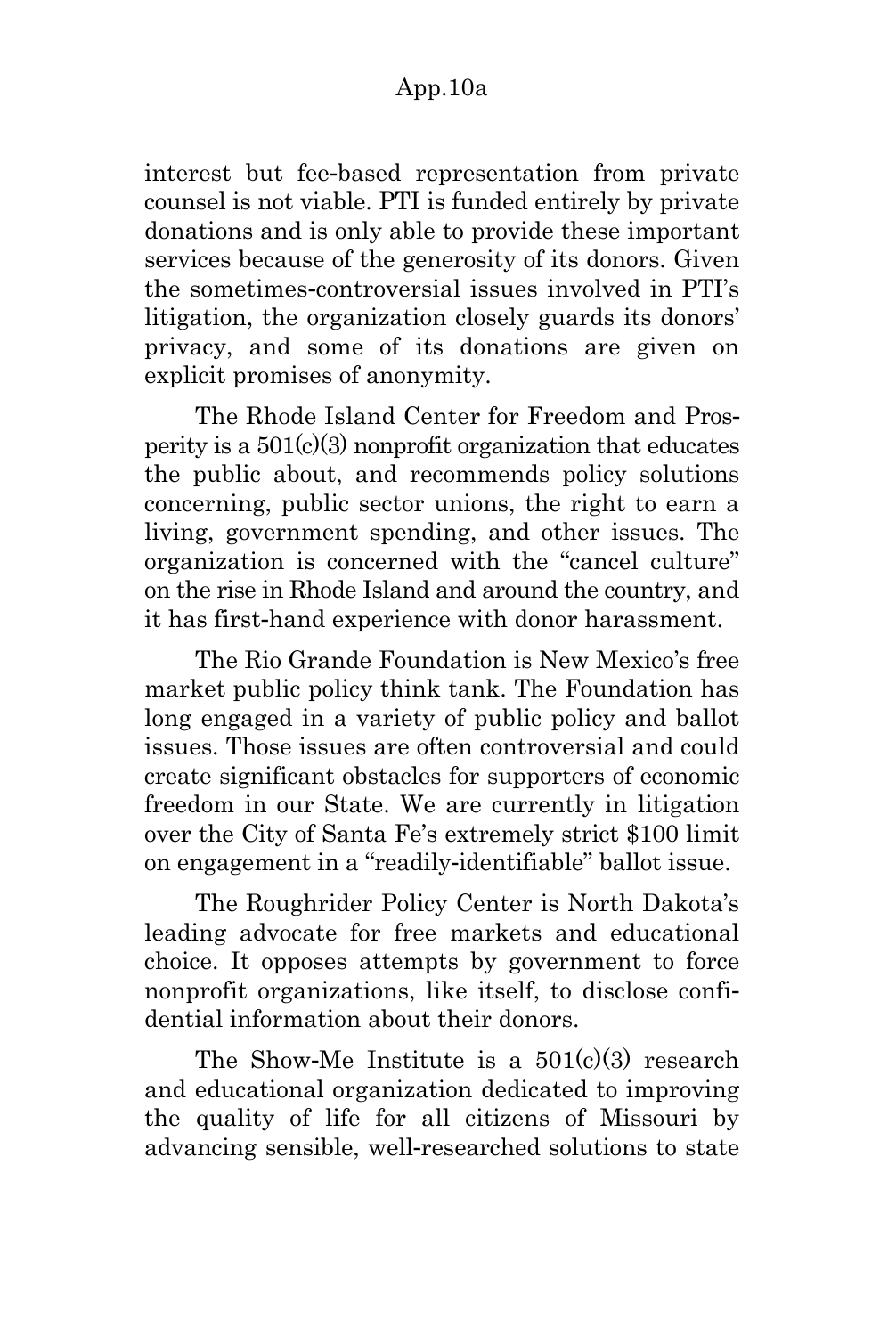### App.11a

and local policy issues. The work of the Institute is rooted in the American tradition of free markets and individual liberty. The Institute's scholars offer privatesector solutions to the state's social and economic challenges, presenting policies that respect the rights of the individual, encourage creativity and hard work, and nurture independence and social cooperation. The Show-Me Institute has published commentaries and sponsored presentations emphasizing the importance of guarding against the erosion of the First Amendment, so this case is of significant interest.

The Texas Public Policy Foundation (the "Foundation") is a non-profit, non-partisan research organization dedicated to promoting liberty, personal responsibility, and free enterprise through academically sound research and outreach. Since its inception in 1989, the Foundation has emphasized the importance of limited government, free market competition, private property rights, and freedom from regulation. In accordance with its central mission, the Foundation has hosted policy discussions, authored research, presented legislative testimony, and drafted model ordinances to reduce the burden of government on Texans.

The Maryland Public Policy Institute is a research and educational organization that focuses on public finances, education, governmental transparency, public pensions, and tax reform. A  $501(c)(3)$  tax-exempt entity, MPPI opposes any donor disclosure requirements that chill the exercise of nonprofit organizations' First Amendment rights.

The Thomas Jefferson Institute for Public Policy ("TJPP") is a Virginia-based nonprofit whose mission is to craft and promote public policy solutions that advance prosperity and opportunity for all Virginians.